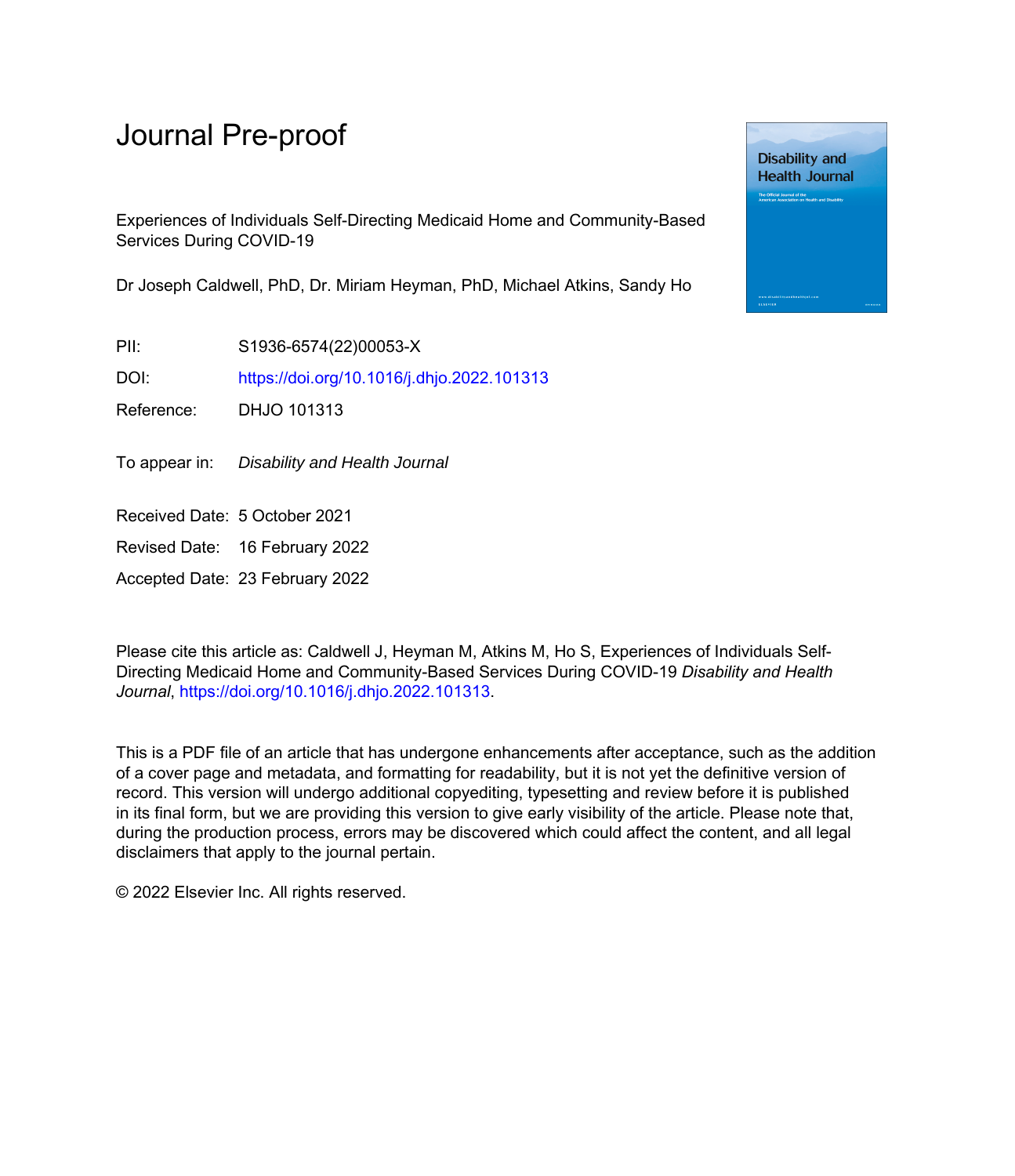## **Experiences of Individuals Self-Directing Medicaid Home and Community-Based Services During COVID-19**

#### **Authors**

Dr. Joseph Caldwell, PhD, Brandeis University Dr. Miriam Heyman, PhD, Brandeis University Michael Atkins, Brandeis University Sandy Ho, Brandeis University

#### **Corresponding Author**

Dr. Joseph Caldwell 415 South St MS 035 Waltham, Massachusetts 02453 781-736-3117 [joecaldwell@brandeis.edu](mailto:joecaldwell@brandeis.edu)

**Keywords:** Medicaid, HCBS, self-direction, COVID-19

#### **Disclosures**

This work was supported by funding from both The Commonwealth Fund award #20202858a and The Community Living Policy Center research grant #90TRCP0004 from the National Institute on Disability, Independent Living, and Rehabilitation Research. The authors have no financial conflicts of interest to disclose. This study and the findings have not been submitted for any other publication or journal, and is not under consideration for publication elsewhere. The content is solely the responsibility of the authors and does not necessarily represent the official views of the funding agencies. S<br>
Sis.edu<br>
J, HCBS, self-direction, COVID-19<br>
Dorted by funding from both The Commonwealth Fund<br>
The Living Policy Center research grant #90TRCP0004 from<br>
Signify, Independent Living, and Rehabilitation Research. The<br>
The

#### **Acknowledgment**

The authors would like to thank all of the participants in the study and our community-based and national disability organizational partners.

**Word count for abstract:** 250 **Word count for complete manuscript:** 3,953 **Number of tables:** 1 **Number of references:** 23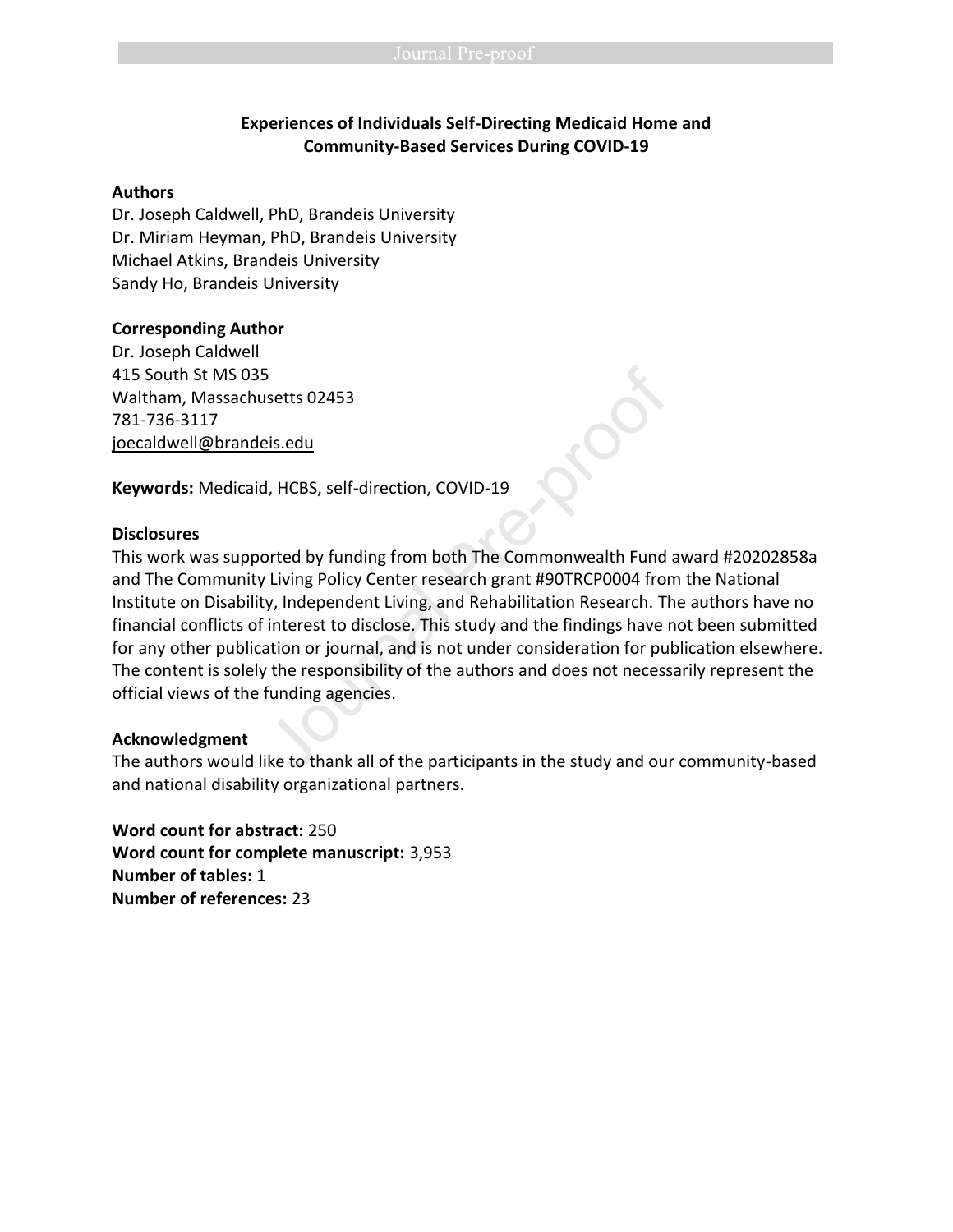# **Abstract**

- 
- Background: In response to COVID-19, many state Medicaid Home and Community-Based
- Services (HCBS) programs increased flexibilities and options for self-direction.
- Objective: Our study sought to investigate the experiences of individuals self-directing during
- COVID-19. In particular we explored the following areas: 1) How have individuals maintained
- access to HCBS and workers?; 2) How have individuals maintained safety against COVID-19?;
- and 3) How have individuals maintained their health and well-being?
- Methods: We partnered with community-based and national disability organizations for
- recruitment. We used a semi-structed interview guide to conduct remote interviews with 36
- individuals from eleven states. The sample was diverse with regard to age, race/ethnicity, gender, and disability type.
- Results: Three main themes emerged related to maintaining access to HCBS and direct care
- workers: 1) Benefits of authority to hire and fire; 2) Benefits of ability to hire family members;
- and 3) Fluctuations in needs and availability of workers. Two themes emerged related to
- maintaining safety against COVID-19: 1) Strategies for staying safe with workers; and 2)
- Barriers in public health and service system response. Three themes emerged related to
- maintaining health and well-being: 1) Barriers to basic needs; 2) Delaying needed care; and 3)
- Use of telehealth and technology.
- Conclusions: This study was among the first to examine the experiences of individuals self-
- 21 directing their HCBS during COVID-19. The flexibility of the model provided many benefits,
- which have implications for future policy and practice. Findings also highlight barriers in
- maintaining health and well-being during COVID-19, illustrating the importance of planning for themes emerged related to maintaining access to HCB<br>of authority to hire and fire; 2) Benefits of ability to h<br>in needs and availability of workers. Two themes emer<br>gainst COVID-19: 1) Strategies for staying safe with v<br>al

- future public health emergencies.
- 
- **Keywords:** Medicaid, HCBS, self-direction, COVID-19
-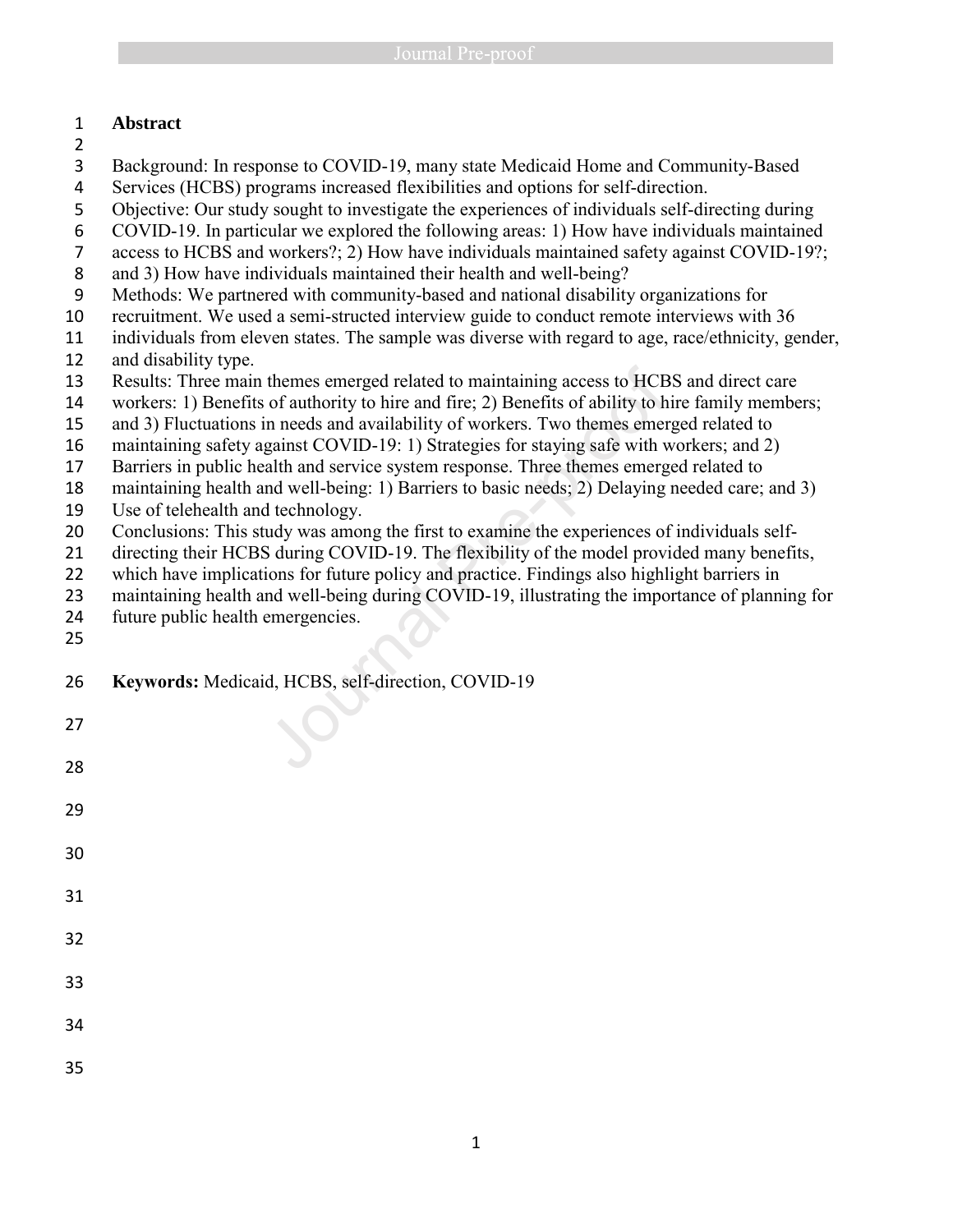| 36 | Introduction                                                                                                             |  |  |
|----|--------------------------------------------------------------------------------------------------------------------------|--|--|
| 37 | Approximately 12 million Americans need long-term services and supports. <sup>1</sup> LTSS                               |  |  |
| 38 | include a wide range of services and supports that assist older adults and individuals with                              |  |  |
| 39 | disabilities with self-care and tasks of everyday living. Medicaid is the primary payer of formal                        |  |  |
| 40 | LTSS, financing approximately 62% of LTSS costs. <sup>2</sup> Most individuals needing LTSS desire to                    |  |  |
| 41 | receive supports at home. <sup>3</sup> The US Supreme Court's <i>Olmstead</i> decision <sup>4</sup> and federal programs |  |  |
| 42 | over the past decade have contributed to significant progress in shifting from services in nursing                       |  |  |
| 43 | homes and other institutional settings to home and community-based services (HCBS).                                      |  |  |
| 44 | Nationally, over 56% of total Medicaid LTSS spending is now devoted to HCBS. <sup>5</sup>                                |  |  |
| 45 | Approximately 3.5 million individuals receive Medicaid HCBS. <sup>6</sup>                                                |  |  |
| 46 | We know very little about the impact of COVID-19 on individuals receiving Medicaid                                       |  |  |
| 47 | HCBS. While Congress mandated data collection and reporting on nursing homes, the Centers                                |  |  |
| 48 | for Medicare and Medicaid Services (CMS) has not reported COVID-related data for HCBS                                    |  |  |
| 49 | beneficiaries. An emerging body of work has shown, however, that HCBS recipients have                                    |  |  |
| 50 | struggled to maintain access to workers during the pandemic and obtain access to personal                                |  |  |
| 51 | protective equipment (PPE) for themselves and workers. <sup>7</sup>                                                      |  |  |
| 52 | HCBS beneficiaries are low-income individuals with disabilities and older adults who                                     |  |  |
| 53 | have high rates of secondary chronic health conditions that place them at risks for COVID-19.8,9                         |  |  |
| 54 | HCBS recipients typically rely on in-home supports delivered by personal care attendants and                             |  |  |
| 55 | direct care workers, and thus have substantial rates of exposure. Some HCBS beneficiaries also                           |  |  |
| 56 | receive supports within congregate settings, such as group homes for individuals with intellectual                       |  |  |
| 57 | and developmental disabilities (IDD), and congregate adult day and habilitation settings.                                |  |  |
| 58 | Findings from states have indicated individuals with IDD receiving HCBS have experienced                                 |  |  |
|    |                                                                                                                          |  |  |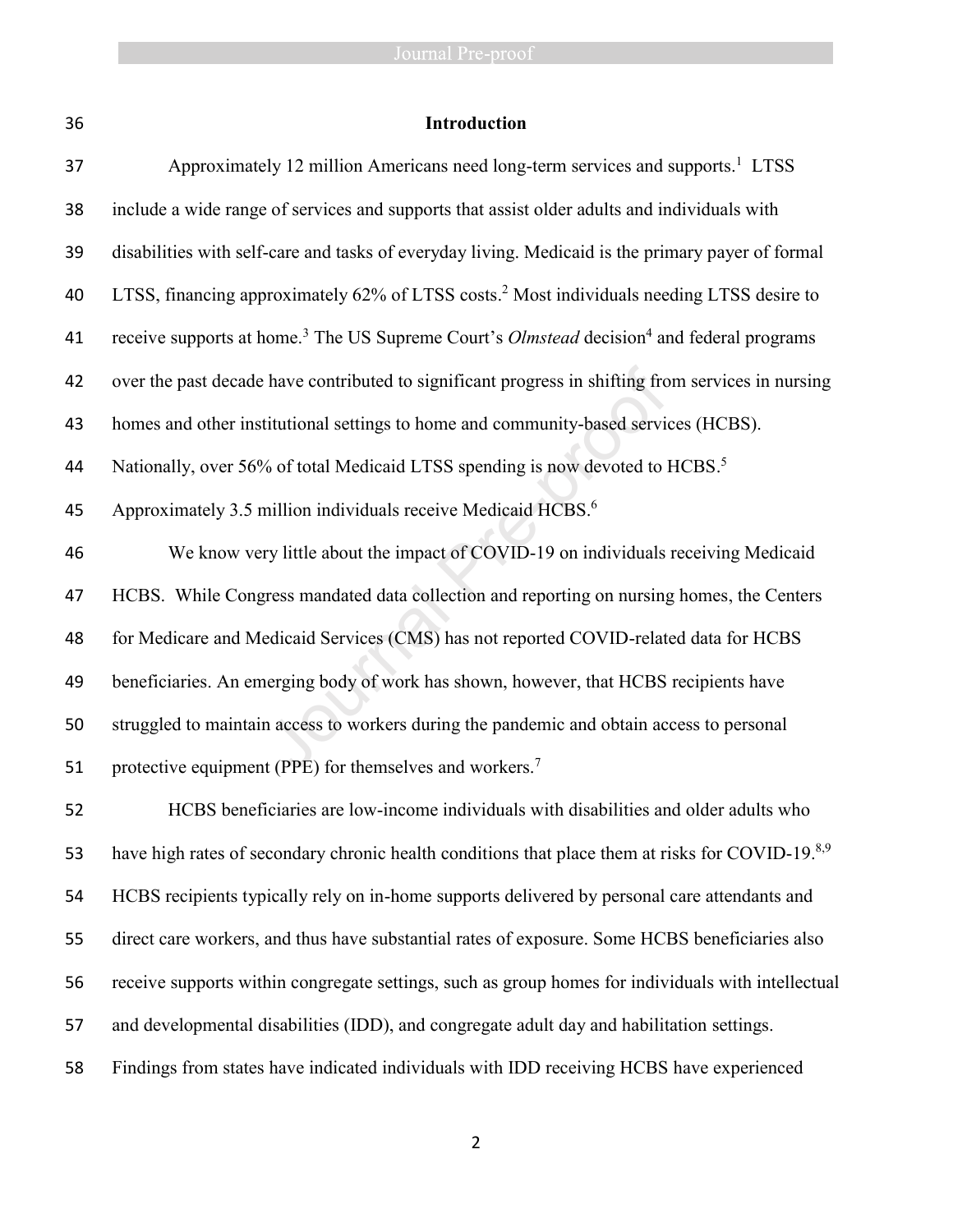| 59 | higher rates of contracting COVID-19 and mortality than the general population. <sup>10,11</sup> While states       |
|----|---------------------------------------------------------------------------------------------------------------------|
| 60 | vary considerably in the design of their Medicaid HCBS programs, one model of service delivery                      |
| 61 | that has grown over the last several decades is self-direction. Self-direction provides individuals                 |
| 62 | receiving HCBS greater flexibility and control of services. Generally, there are two forms of self-                 |
| 63 | direction: 1) Individuals have control over hiring and supervising their personal care attendants                   |
| 64 | and direct care workers (employer authority); and 2) Individuals have control over an                               |
| 65 | individualized budget and decide what services and supports are purchased (budget authority).                       |
| 66 | An extensive body of literature, including evaluations of the Cash and Counseling                                   |
| 67 | demonstrations, has highlighted the benefits of this model for individuals with disabilities and                    |
| 68 | family caregivers. <sup>12,13</sup> The last inventory of self-directed programs identified 265 programs            |
| 69 | nationally (66% funded by Medicaid) with over 1.2 million participants enrolled. <sup>14</sup>                      |
| 70 | In response to COVID-19, many state Medicaid programs have increased options for                                    |
| 71 | self-direction and flexibilities within existing programs, such as greater ability to hire relatives. <sup>15</sup> |
| 72 | Greater flexibility, choice and control, appear to be particular advantages of this model during                    |
| 73 | the COVID-19 pandemic. However, we currently know very little about the experiences of                              |
| 74 | individuals in such programs during the COVID-19 pandemic. Our study sought to explore the                          |
| 75 | following questions: 1) How have individuals maintained access to HCBS and workers?; 2) How                         |
| 76 | have individuals maintained safety against COVID-19?; and 3) How have individuals maintained                        |
| 77 | health and wellbeing?                                                                                               |
| 78 |                                                                                                                     |
|    |                                                                                                                     |
| 79 |                                                                                                                     |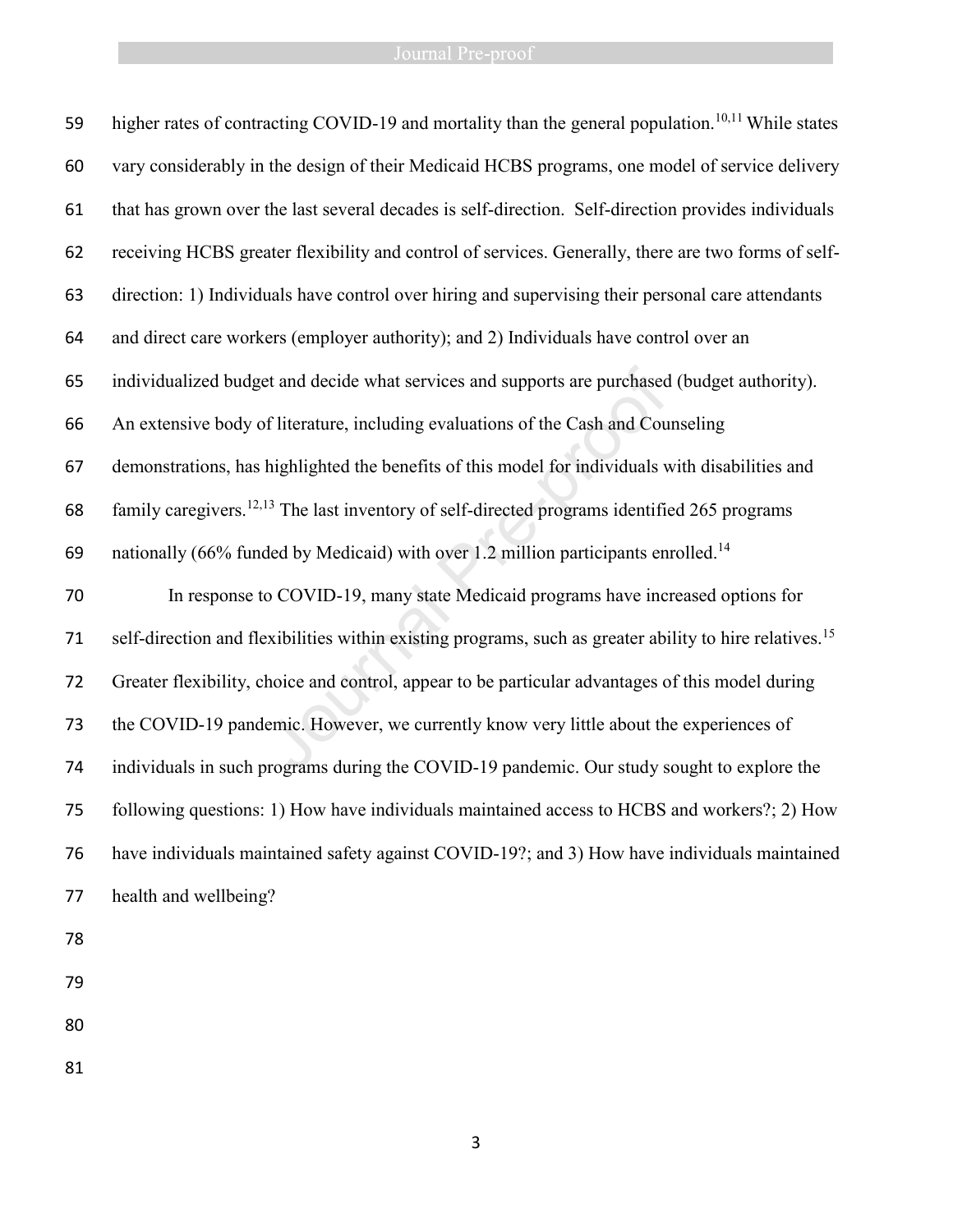|             | ٧ |
|-------------|---|
| ٦<br>I      | I |
| ×<br>I<br>٩ |   |

# **Methods**

| 83  | We initially partnered with community-based disability organizations in five states                   |
|-----|-------------------------------------------------------------------------------------------------------|
| 84  | (Massachusetts, Texas, Illinois, Kansas, and California) to conduct recruitment of participants.      |
| 85  | State selection was based on the following factors: extent of self-direction within the state,        |
| 86  | racial/ethnic minority representation, rates of COVID-19 hospitalizations and deaths in the state     |
| 87  | during the study period, and our access to community-based organizations to assist with               |
| 88  | recruitment. While we initially focused on specific states that were heavily impacted by COVID-       |
| 89  | 19, we engaged in national outreach as the pandemic spread to virtually every community across        |
| 90  | the country. Recruitment was subsequently conducted via distribution of information about the         |
| 91  | study through newsletters and listservs of organizations with a national reach, including the         |
| 92  | Administration for Community Living, Association of University Centers on Disabilities,               |
| 93  | Applied Self-Direction, and the American Association on Health and Disability. Eligibility            |
| 94  | criteria included: being at least eighteen years of age, receiving Medicaid-funded home and           |
| 95  | community-based services, and self-directing those services.                                          |
| 96  | The final sample consisted of 36 individuals receiving Medicaid HCBS in self-directed                 |
| 97  | programs. These individuals live in the following states: Texas $(n=3)$ , Kansas $(n=4)$ ,            |
| 98  | Massachusetts (n=11), California (n=5), New Jersey (n=1), Alaska (n=1), Ohio (n=2), North             |
| 99  | Carolina (n=1), New York (n=2), Illinois (n=5), and Florida (n=1). We purposefully recruited to       |
| 100 | obtain a diverse sample based on age, race/ethnicity, gender, and disability type. <sup>16</sup> More |
| 101 | specifically, we screened individuals who expressed interest in the study for demographic             |
| 102 | information and selected individuals to achieve desired diversity. Participants reported that they    |
| 103 | had several different types of disabilities, including cerebral palsy, physical disabilities,         |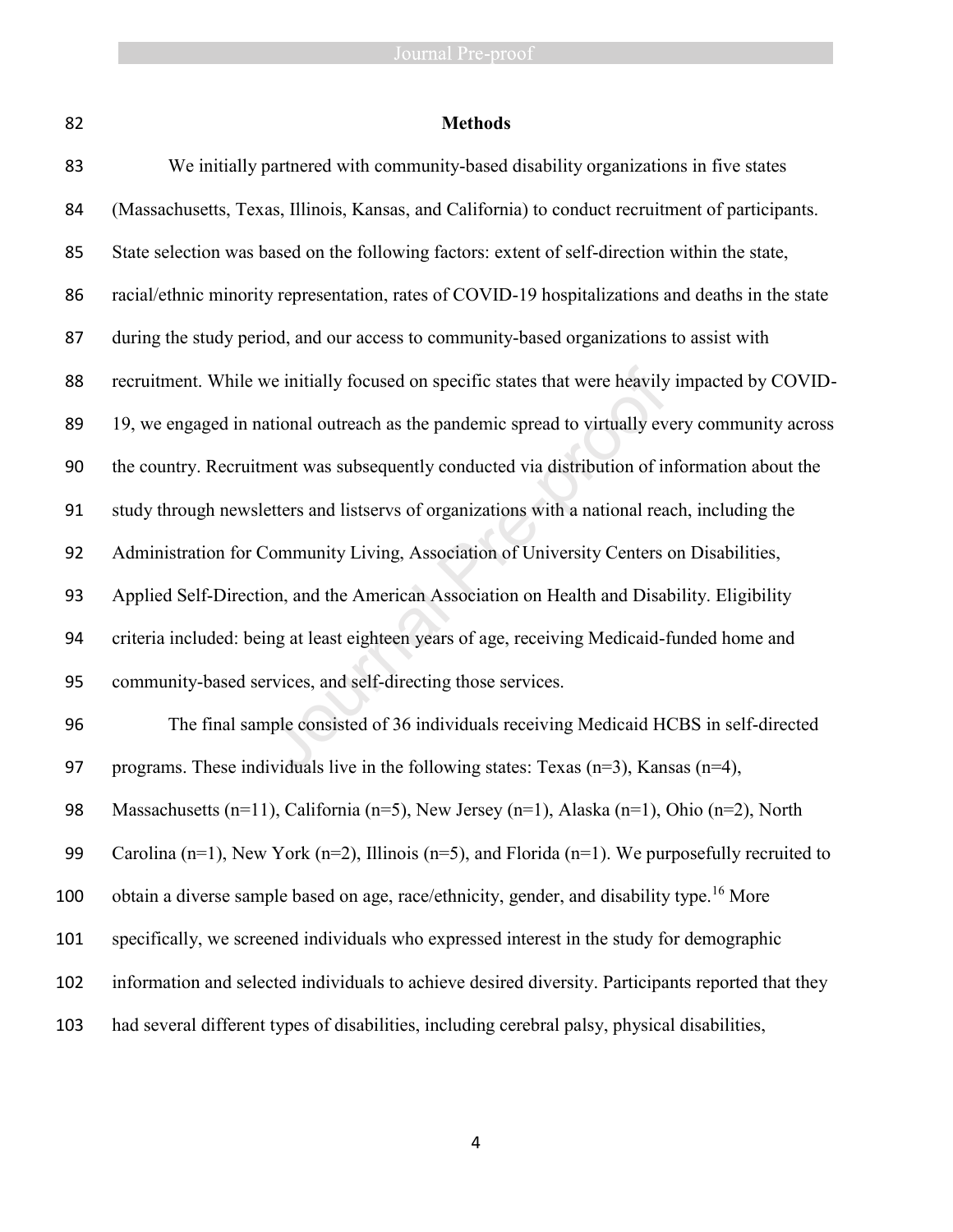- 104 traumatic brain injury, heart disease, obesity, cancer, depression, anxiety, autism, multiple
- 105 sclerosis, and others. See Table 1 (below) for additional information about study participants.

106

107 **Table 1**

### 108 *Participant demographic information*

|                                    | N(%          |
|------------------------------------|--------------|
| Race                               |              |
| White                              | $20(55.6\%)$ |
| <b>Black</b>                       | 9(25%)       |
| Hispanic / Latino                  | $5(13.9\%)$  |
| Asian / Pacific Islander           | $3(8.3\%)$   |
| Gender                             |              |
| Male                               | $16(44.4\%)$ |
| Female                             | $18(50\%)$   |
| Transgender / Non-Binary           | $2(5.6\%)$   |
| <b>Employment Status</b>           |              |
| Employed (full or part time)       | 13 (36.1%)   |
| Unemployed or retired              | 23 (63.9%)   |
| <b>Residence</b>                   |              |
| Lives alone or with roommates      | $18(50\%)$   |
| Lives with family                  | 12 (33.3%)   |
| Lives with personal care assistant | $3(8.3\%)$   |
| Missing                            | $3(8.3\%)$   |
| Age                                |              |
| $18 - 39$                          | 14 (38.9%)   |
| $40 - 59$                          | 9(25%)       |
| $60+$                              | 13 (36.1%)   |

109

 We developed a preliminary, semi-structured interview guide with input from HCBS policy experts and individuals with disabilities that serve as advisors to the Community Living Policy Center at Brandeis University. The interview guide contained 9 open-ended questions concerning maintaining access to HCBS and direct care workers, access to personal protective equipment, impacts on health and well-being, and use of remote technology and strategies to stay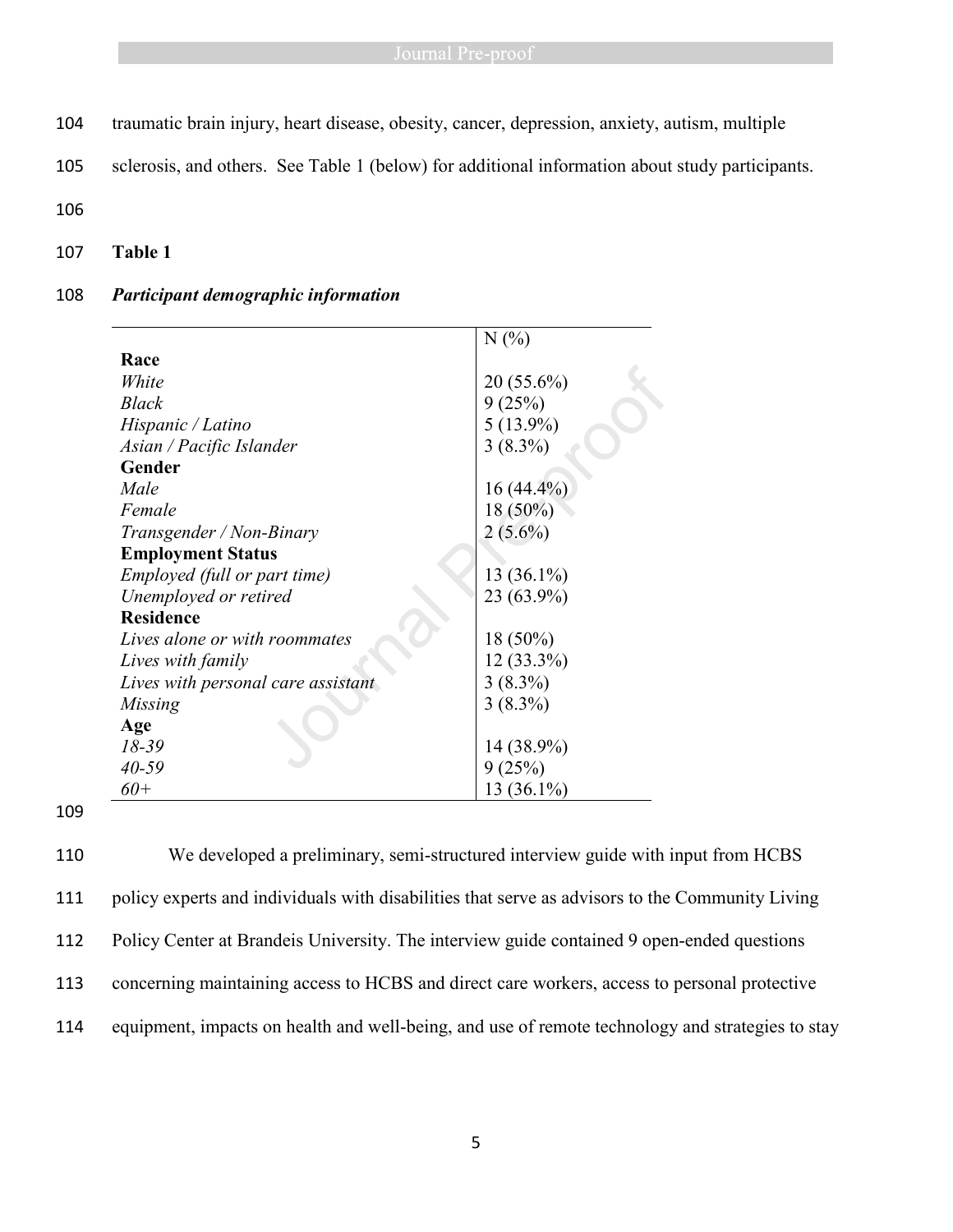socially connected. Interview guide and informed consent processes were approved by the university Institutional Review Board.

 Interviews were conducted via telephone and video conferencing during a six-month period of the COVID-19 pandemic from October 2020 to April 2021. Interviews were conducted by three research staff, including one staff who is a researcher with disabilities who uses Medicaid HCBS and self-directs. Accommodations were provided upon request, including options for interviews in Spanish and American Sign Language. Interviews lasted approximately one hour and individuals received a stipend (\$50 gift card) for their participation. Interviews were professionally transcribed. Notes were also taken during interviews and used in data analysis. We used qualitative software, ATLAS.ti, to assist with coding data. Constant comparative analysis was used to develop a coding system and identify major themes, 126 guided by grounded theory.<sup>17</sup> These processes were driven by our specific research questions. Coding was conducted by two research staff who also conducted interviews with participants. Initial coding was conducted separately on a subset of interviews. Following this initial coding, the research team convened to discuss discrepancies and further refine the coding scheme. The research team continued to meet regularly and discuss emerging themes and subthemes. As a member check, we shared preliminary findings with study participants to determine if our 132 analyses aligned with their experiences.<sup>18</sup> ws in Spanish and American Sign Language. Interviews<br>
duals received a stipend (\$50 gift card) for their particip<br>
ere professionally transcribed. Notes were also taken c<br>
s. We used qualitative software, ATLAS.ti, to assi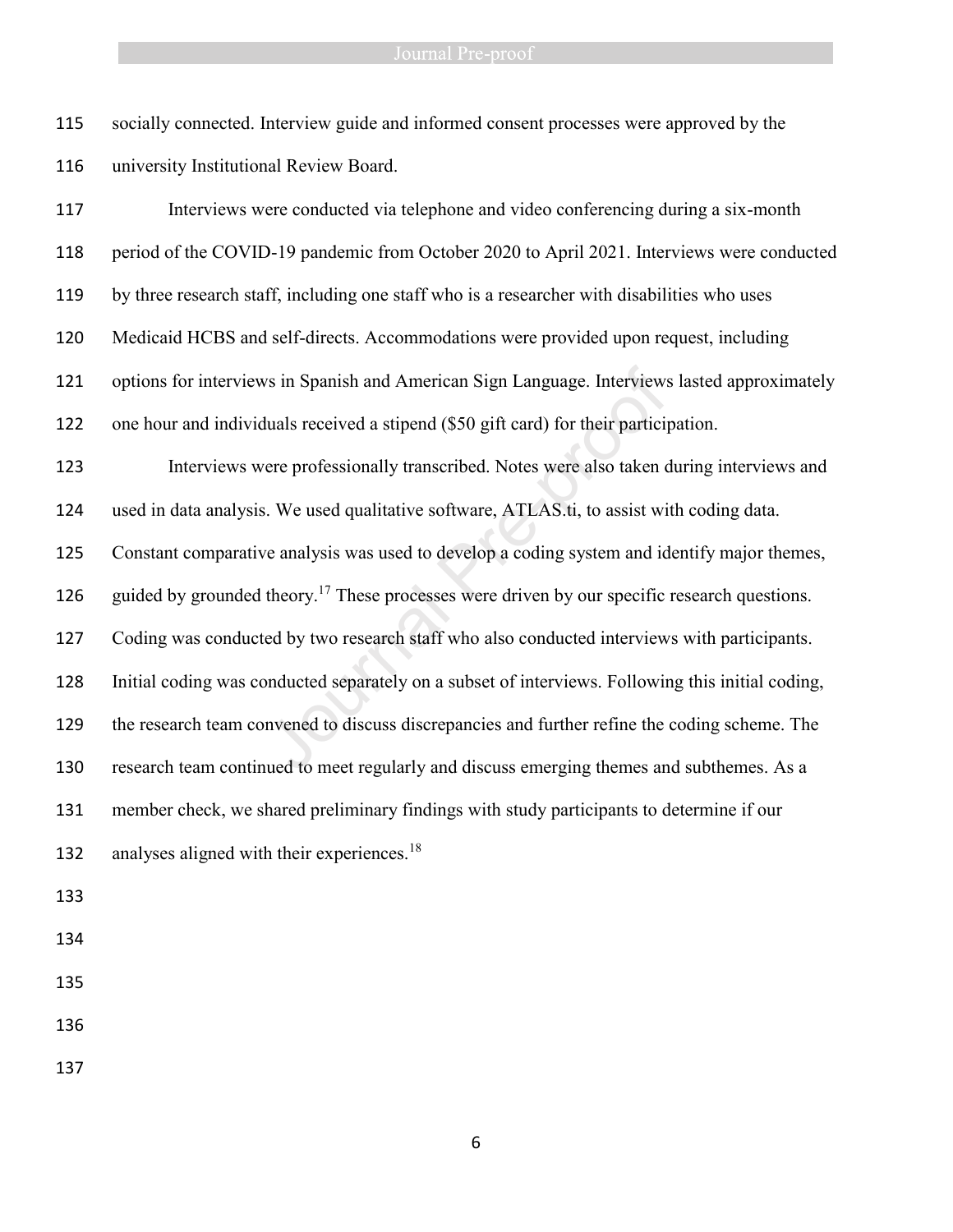| 138                                    | <b>Results</b>                                                                                                                                                                                                                                                                                                                                                          |  |  |
|----------------------------------------|-------------------------------------------------------------------------------------------------------------------------------------------------------------------------------------------------------------------------------------------------------------------------------------------------------------------------------------------------------------------------|--|--|
| 139                                    | <b>Maintaining Access to HCBS and Workers</b>                                                                                                                                                                                                                                                                                                                           |  |  |
| 140                                    | Three main themes emerged related to maintaining access to HCBS and direct care                                                                                                                                                                                                                                                                                         |  |  |
| 141                                    | workers: 1) Benefits of authority to hire and fire; 2) Benefits of ability to hire family members;                                                                                                                                                                                                                                                                      |  |  |
| 142                                    | and 3) Fluctuations in needs and availability of workers.                                                                                                                                                                                                                                                                                                               |  |  |
| 143                                    | <b>Benefits of Authority to Hire and Fire</b>                                                                                                                                                                                                                                                                                                                           |  |  |
| 144                                    | Several participants noted that their decision-making authority with regards to hiring and                                                                                                                                                                                                                                                                              |  |  |
| 145                                    | firing enabled them to (a) select workers according to workers' exposure levels, and (b) enforce                                                                                                                                                                                                                                                                        |  |  |
| 146                                    | guidelines for acceptable exposure. As one participant illustrated:                                                                                                                                                                                                                                                                                                     |  |  |
| 147<br>148<br>149<br>150<br>151        | Oh, I had to get rid of somebody because they wouldn't go along with the mask<br>and the hand washing and all that. They didn't think it was real, they thought it<br>was just blown out of proportion. So, I had to dismiss that person which was a<br>bummer.                                                                                                         |  |  |
| 152                                    | Thus, this person was able to independently determine acceptable levels of risk, and fire                                                                                                                                                                                                                                                                               |  |  |
| 153                                    | (or hire) accordingly, thus avoiding being forced to hire someone who put him in danger.                                                                                                                                                                                                                                                                                |  |  |
| 154                                    | Similarly, another person shared the following:                                                                                                                                                                                                                                                                                                                         |  |  |
| 155<br>156<br>157<br>158<br>159<br>160 | We had to be able to say, 'If you don't do what we want you to do, we're going to<br>have to fire you. We can't have you socializing in parties and stuff.' And because<br>they're Filipino, and having parties with family and friends is part of their<br>culture, so we knew it was really hard on them. But yeah, it's important that we<br>could say that to them. |  |  |
| 161                                    | Fortunately, this person did not need to fire his workers, because they adhered to his                                                                                                                                                                                                                                                                                  |  |  |
| 162                                    | rules. However, because this person had the authority to fire them if he needed to, he was able to                                                                                                                                                                                                                                                                      |  |  |
| 163                                    | enforce his own safety standards.                                                                                                                                                                                                                                                                                                                                       |  |  |
| 164                                    | <b>Benefits of Ability to Hire Family Members</b>                                                                                                                                                                                                                                                                                                                       |  |  |
| 165                                    | Several participants also expressed benefits associated with hiring family members,                                                                                                                                                                                                                                                                                     |  |  |
| 166                                    | States have flexibility to dictate which family members may be hired within self-directed                                                                                                                                                                                                                                                                               |  |  |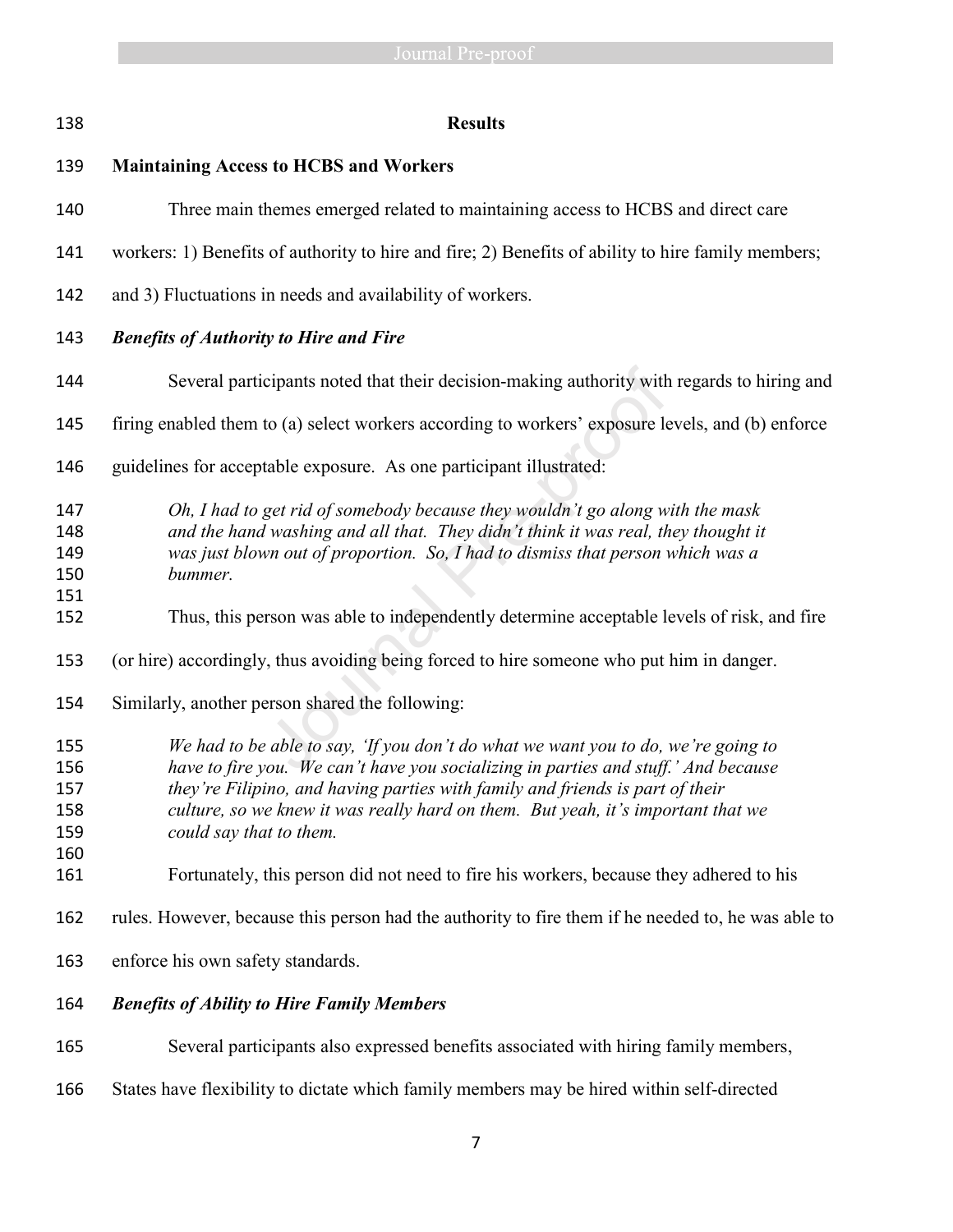# **Example 2018** Journal Pre-proof

| 167                                           | programs. Most Medicaid HCBS authorities (except for state plan personal care services) allow                                                                                                                                                                                                                                                                                                                                                  |
|-----------------------------------------------|------------------------------------------------------------------------------------------------------------------------------------------------------------------------------------------------------------------------------------------------------------------------------------------------------------------------------------------------------------------------------------------------------------------------------------------------|
| 168                                           | for services to be provided by family members, including "legally responsible individuals," such                                                                                                                                                                                                                                                                                                                                               |
| 169                                           | as spouses or parents of minor children under specific circumstances <sup>19</sup> . Some states have waived                                                                                                                                                                                                                                                                                                                                   |
| 170                                           | those restrictions also allowing them to be hired under some circumstances. In our study, benefits                                                                                                                                                                                                                                                                                                                                             |
| 171                                           | associated with hiring family members included (a) the prevention of service gaps, (b) increased                                                                                                                                                                                                                                                                                                                                               |
| 172                                           | trust that the worker was invested in the participants' safety, and (c) enhanced social                                                                                                                                                                                                                                                                                                                                                        |
| 173                                           | connectedness for the participant. Being able to hire family members prevented services gaps for                                                                                                                                                                                                                                                                                                                                               |
| 174                                           | many individuals during the COVID-19 pandemic, as one individual stated:                                                                                                                                                                                                                                                                                                                                                                       |
| 175<br>176<br>177<br>178<br>179               | Well, I have been able to keep the one that I have, and the only reason I've been<br>able to keep her is because she's related to me. Had she not been related to me,<br>she would have been out the door and on about her business, I'm pretty sure.<br>Another individual expressed the level of intimacy and trust they had with family members:                                                                                            |
| 180<br>181<br>182<br>183<br>184<br>185<br>186 | And you know, I've known her for years. Really, she's related to me. And she<br>takes very, very good care of me. Very good care. Even with the pandemic she<br>has her gloves on, she has her mask on. When she takes me to the store, she<br>makes sure that I'm masked up and my gloves on and she's masked up. I mean<br>she's good. I don't want nobody to come in my house and take her place.<br>Nobody can come in and take her place. |
| 187                                           | This person clearly expressed a high level of trust for her worker and the care that she provides.                                                                                                                                                                                                                                                                                                                                             |
| 188                                           | She alludes that this trust is at least partially due to their longstanding relationship (they are                                                                                                                                                                                                                                                                                                                                             |
| 189                                           | family members), and thus her ability to hire family members contributed to the sense of safety                                                                                                                                                                                                                                                                                                                                                |
| 190                                           | that she feels with her workers.                                                                                                                                                                                                                                                                                                                                                                                                               |
| 191                                           | <b>Fluctuations in Needs and Availability of Workers</b>                                                                                                                                                                                                                                                                                                                                                                                       |
| 192                                           | COVID-19 contributed to a lot of fluctuation on needs and availability of workers. Some                                                                                                                                                                                                                                                                                                                                                        |
| 193                                           | individuals did experience service gaps due to lack of available workers. It was challenging to                                                                                                                                                                                                                                                                                                                                                |
| 194                                           | find new workers during COVID-19, as one participant stated:                                                                                                                                                                                                                                                                                                                                                                                   |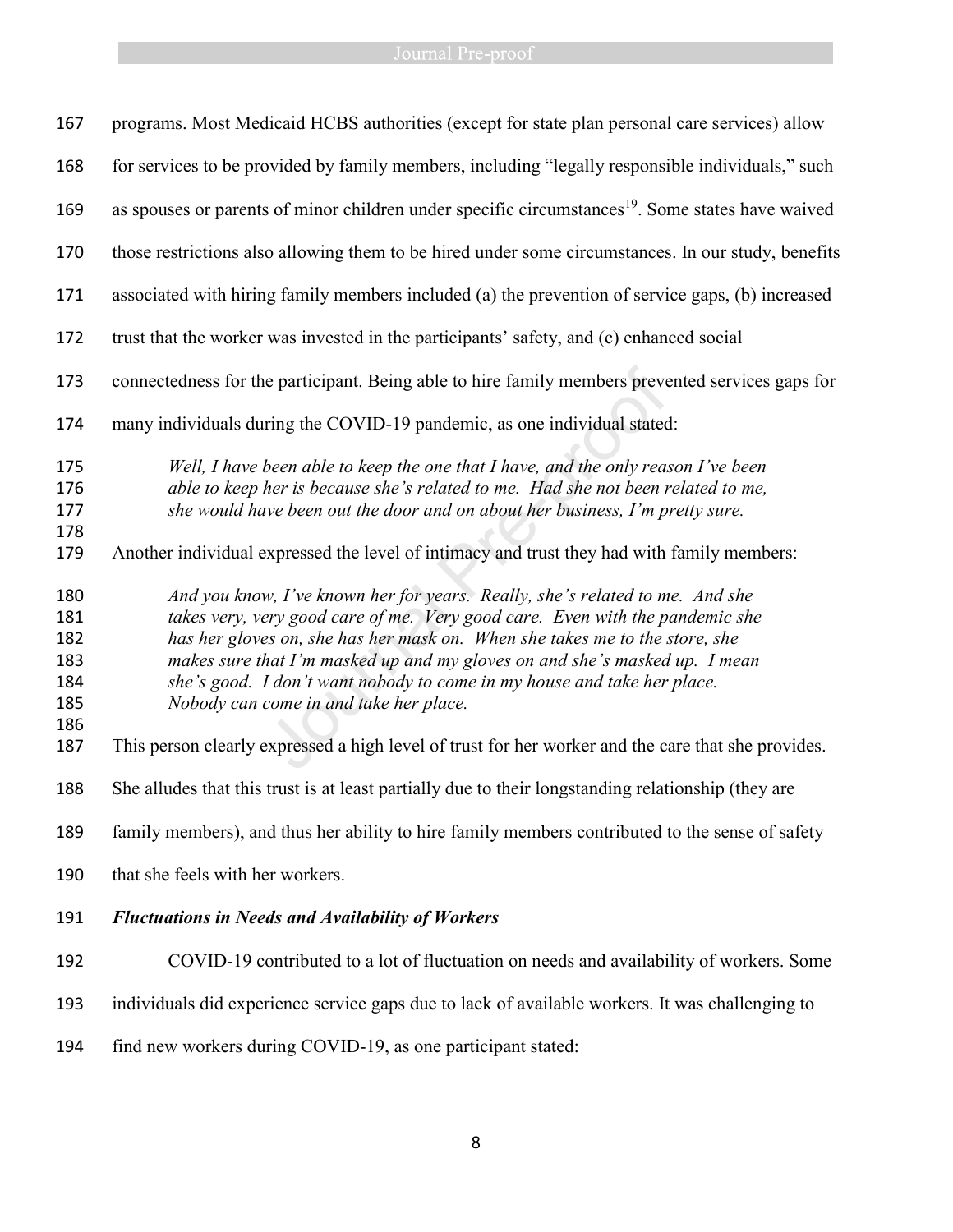*Well, the biggest challenge is finding attendants. I think, well, if there's a lot of people unemployed, but I don't think they want to work in a situation like this or… I don't know. It's been probably twice the difficulty of finding a good PCA.* Participants also experienced gaps in services when their workers became sick or there was concern about potential exposure. Most often, there was no emergency back-up plan. So most often individuals went without assistance. Others consciously chose not to bring in new workers, even in instances where they were allotted more hours, due to potential exposure risks. Another subtheme was the increased responsibilities of staff during this time due to new COVID-related needs. As one participant illustrated: *The CDC started saying, "You know, you got to clean up these places, you got to keep the countertops clean, you got to wipe down the doorknobs, you got to wipe the lights." So, we started zooming in on, "Before you leave, make sure you wipe down that countertop with these disinfectant wipes and make sure the doorknobs are cleaned off and the telephones are wiped down, and all that," which took time away from what I normally had them working on.* **Maintaining Safety Against COVID-19** Two main themes emerged from discussions with participants about maintaining safety against COVID-19: 1) Strategies for staying safe with workers; and 2) Barriers in public health and service system response. *Strategies for Staying Safe with Workers*  theme was the increased responsibilities of staff during<br>ds. As one participant illustrated:<br>treed saying, "You know, you got to clean up these place<br>intertops clean, you got to wipe down the doorknobs, you<br>o, we started z

 Participants described several strategies and considerations related to maintaining safety in the context of the COVID-19 pandemic. Participants described protocols that they developed with their workers to reduce the likelihood of passing COVID-19 between the consumer and their workers. These strategies included absences (i.e., "and even if she wakes up with a sniffle, she doesn't come in to work") and workday routines. One participant described his routine with his workers as follows: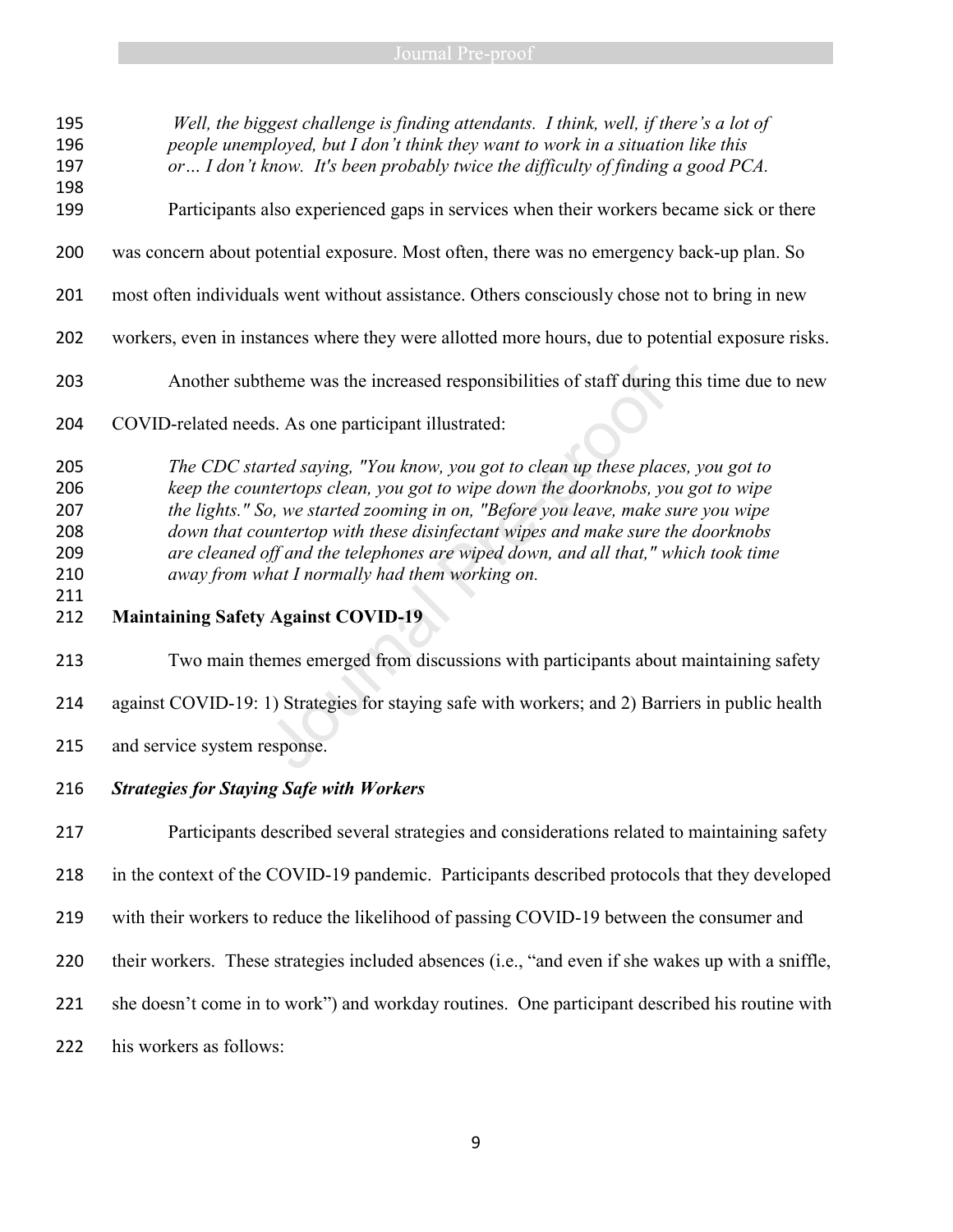| 223<br>224 | Every time they come in, that's part of the routine they have to do is to make sure<br>those wipes come out and everything gets wiped down, and they have their gloves |
|------------|------------------------------------------------------------------------------------------------------------------------------------------------------------------------|
| 225        | on, and they wash their hands all the time, and they have their masks on and all                                                                                       |
| 226        | that stuff's in place. And it took a little while to implement that because it wasn't                                                                                  |
| 227        | a habit, it wasn't a habit for some of these people $-$ and it wasn't a habit for me                                                                                   |
| 228        |                                                                                                                                                                        |
|            | always. So, yeah, it took some readjusting, but now we do it, we do it because we                                                                                      |
| 229        | have to.                                                                                                                                                               |
| 230<br>231 | In some cases, participants reported that service agencies they were connected to provided                                                                             |
| 232        | guidelines for how to maintain safety with workers. However, in most cases, consumers and their                                                                        |
| 233        | workers developed their own routines.                                                                                                                                  |
| 234        | <b>Barriers in Public Health and Service System Response</b>                                                                                                           |
| 235        | Participants viewed access to PPE, testing, and vaccination for themselves and their                                                                                   |
| 236        | workers as critical, and they had diverse experiences with regard to ease of access. As one                                                                            |
| 237        | participant stated:                                                                                                                                                    |
| 238<br>239 | Because at the beginning of the pandemic, there wasn't really easy way to access<br>masks, and that's why we had to improvise in my mom making masks for us.           |
| 240<br>241 | Another person shared that while she was easily able to access testing, it was more complicated                                                                        |
| 242        | for her workers to get routinely tested.                                                                                                                               |
| 243        | Data collection occurred during the early roll out of the vaccine, and many participants                                                                               |
| 244        | expressed frustration, ambiguities, and barriers in access for them and their workers. One person                                                                      |
| 245        | said:                                                                                                                                                                  |
| 246        | And I'm now worried about am I going to get the shot? I called my doctor's                                                                                             |
| 247        | office. They keep saying they don't have the shot. I don't have a computer, so I                                                                                       |
| 248        | can't go on and find out stuff.                                                                                                                                        |
| 249        |                                                                                                                                                                        |
| 250        | Another person said,                                                                                                                                                   |
| 251        | Everything was just sort of set in stone for older people – which is fine – but I just                                                                                 |
| 252        | feel young people with disabilities get forgotten; and for some people that aren't                                                                                     |
| 253        | born with a disability, they don't realize that young people with disabilities exist,                                                                                  |
| 254        | so then we just sort of have to—we get swept under the rug.                                                                                                            |
| 255        |                                                                                                                                                                        |
|            |                                                                                                                                                                        |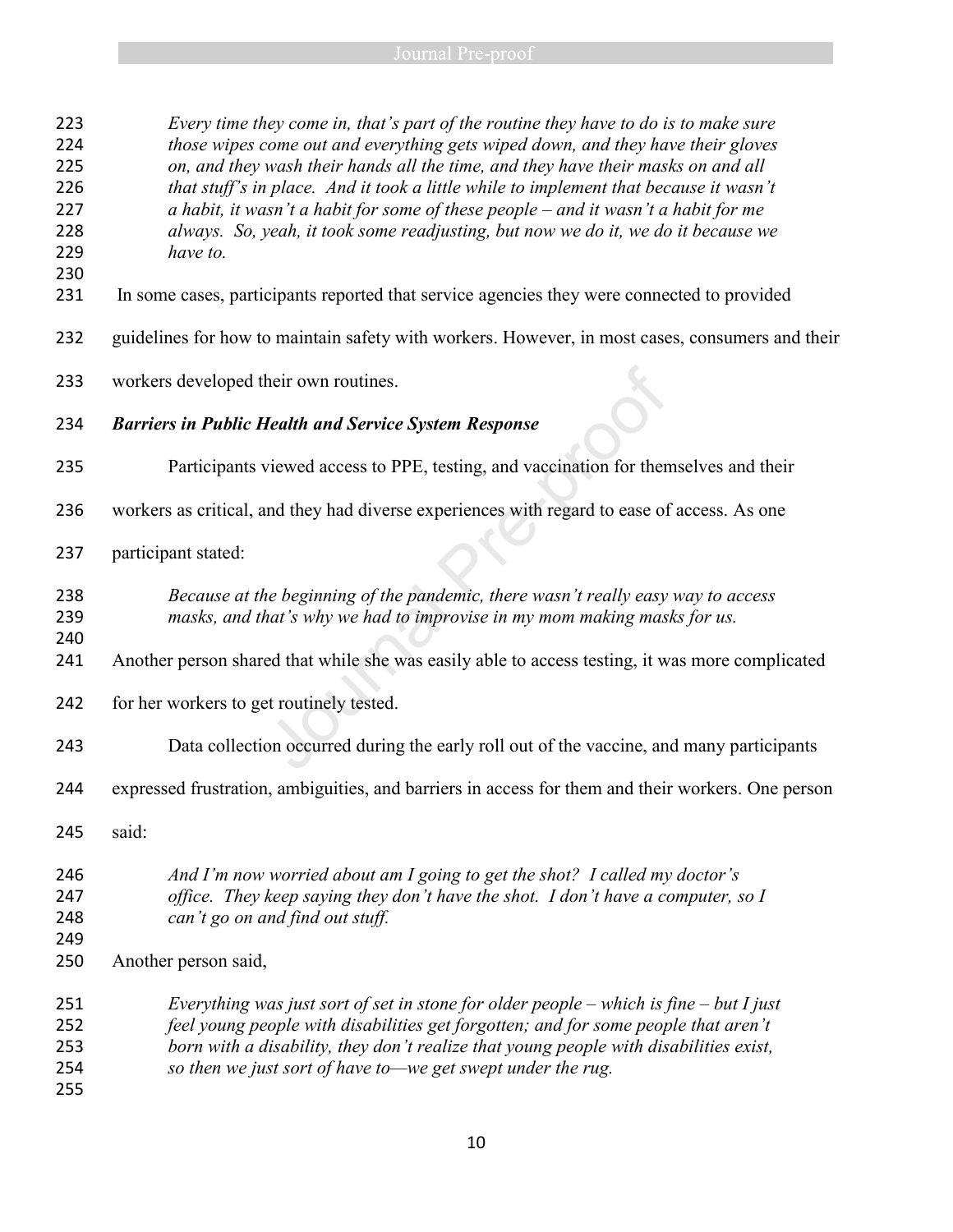| 256                                    | While some participants reported that agencies were helpful in providing access to                                                                                                                                                                                                                                                                                    |  |  |
|----------------------------------------|-----------------------------------------------------------------------------------------------------------------------------------------------------------------------------------------------------------------------------------------------------------------------------------------------------------------------------------------------------------------------|--|--|
| 257                                    | information and resources, many expressed that agencies could have been more helpful in this                                                                                                                                                                                                                                                                          |  |  |
| 258                                    | regard. One person said,                                                                                                                                                                                                                                                                                                                                              |  |  |
| 259<br>260<br>261<br>262<br>263<br>264 | It was more recently, like in the middle, kind of towards the beginning / middle. It<br>just came. They didn't say it was coming. It just came, and then I got on the<br>website and I saw everybody else was thanking them for the packages and stuff<br>like that. So, I thought that was really neat because it was a lot of necessities that<br>we really needed. |  |  |
| 265                                    | <b>Maintaining Health and Well-being</b>                                                                                                                                                                                                                                                                                                                              |  |  |
| 266                                    | Three main themes emerged from discussion about maintaining health and well-being: 1)                                                                                                                                                                                                                                                                                 |  |  |
| 267                                    | Barriers to basic needs; 2) Delaying needed care; and 3) Use of telehealth and technology.                                                                                                                                                                                                                                                                            |  |  |
| 268                                    | <b>Barriers to Basic Needs</b>                                                                                                                                                                                                                                                                                                                                        |  |  |
| 269                                    | COVID-19 changed the ways basic needs could be met including food and other items                                                                                                                                                                                                                                                                                     |  |  |
| 270                                    | that were made essential during the pandemic. Most individuals had to pay out-of-pocket for                                                                                                                                                                                                                                                                           |  |  |
| 271                                    | personal protective equipment, hand sanitizer, and other items. These expenses comprised a                                                                                                                                                                                                                                                                            |  |  |
| 272                                    | significant financial burden and jeopardized other basic needs. As one participant shared:                                                                                                                                                                                                                                                                            |  |  |
| 273<br>274<br>275                      | So, even out of what little income I have—which, for me, is just social security—I<br>was buying better quality medical gloves on Amazon.                                                                                                                                                                                                                             |  |  |
| 276                                    | Another participant shared:                                                                                                                                                                                                                                                                                                                                           |  |  |
| 277<br>278<br>279<br>280               | Ever since the pandemic, my income has gone down because I recently lost<br>jobsI've dealt with, well still dealing with food insecurity right now, and then a<br>lot of it is just trying to make ends meet when it comes to paying for just certain<br>things                                                                                                       |  |  |
| 281<br>282                             | The COVID-19 pandemic also contributed to individuals experiencing rationing due to                                                                                                                                                                                                                                                                                   |  |  |
| 283                                    | scare resources. One participant shared experiencing scarcity in accessing essential medical                                                                                                                                                                                                                                                                          |  |  |
| 284                                    | equipment that was also being used to treat people with COVID-19 in hospitals,                                                                                                                                                                                                                                                                                        |  |  |
| 285<br>286                             | I've run into other issues, vent supplies. They've been rationing our vent supplies<br>since the beginning. I knew this was going to happen the first week of March                                                                                                                                                                                                   |  |  |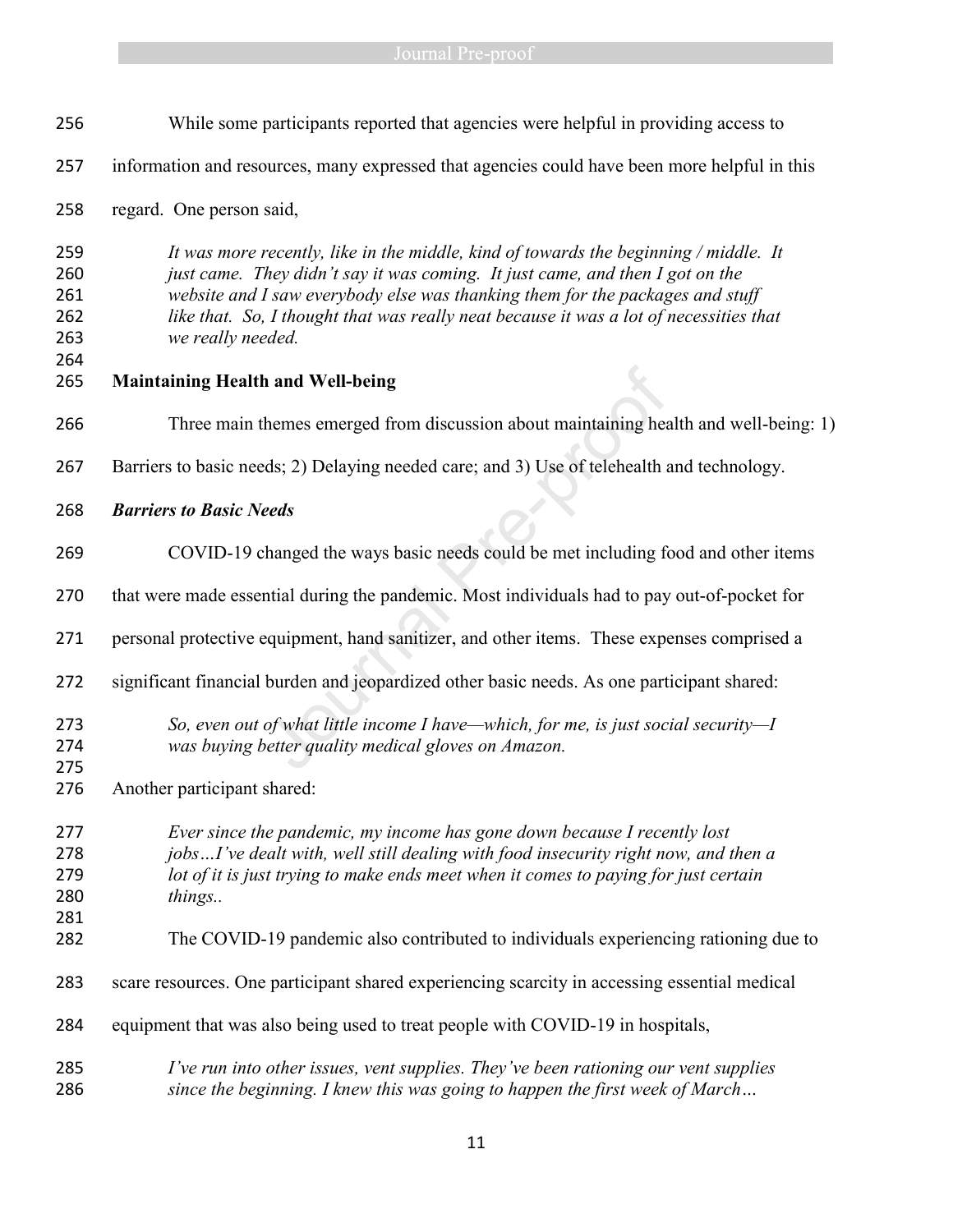| 287<br>288<br>289 | I'm getting one vent circuit a month when I used to get one a week. So I've been<br>getting constant, major airway infections ending up on IV antibiotics on a<br>monthly basis. |  |
|-------------------|----------------------------------------------------------------------------------------------------------------------------------------------------------------------------------|--|
| 290               |                                                                                                                                                                                  |  |
| 291               | <b>Delaying Needed Care</b>                                                                                                                                                      |  |
| 292               | Several participants spoke about the challenges and decisions that needed to be weighed                                                                                          |  |
| 293               | when considering routine health care. One participant stated:                                                                                                                    |  |
| 294               | I was supposed to go for a repeat scan on my breast back in March and because                                                                                                    |  |
| 295               | of the pandemic I put off the appointment, and I kept putting it off, but I should                                                                                               |  |
| 296               | not have done that. I was just diagnosed this week with breast cancer.                                                                                                           |  |
| 297<br>298        | Another participant mentioned similar decisions of avoiding routine check-ups for both                                                                                           |  |
| 299               | the direct care worker and themselves:                                                                                                                                           |  |
| 300               | We both need dental work and we didn't do it at all because we were so afraid                                                                                                    |  |
| 301               | we'd get COVID if we went-because we have to have our dental work done in the                                                                                                    |  |
| 302               | hospital settingso we haven't done that and we haven't seen a doctor for an                                                                                                      |  |
| 303               | actual physical where they're right there with you now for over a year.                                                                                                          |  |
| 304               |                                                                                                                                                                                  |  |
| 305               | Many expressed fears of being hospitalized due to COVID and treatment of individuals                                                                                             |  |
| 306               | with disabilities in such settings. Some participants expressed considerable fears about ending up                                                                               |  |
| 307               | in nursing facilities. As one individual shared:                                                                                                                                 |  |
| 308               | Well, I had COVID in April. I was pretty sick, but because of some incredible                                                                                                    |  |
| 309               | support from a few of my aides at risk for themselves, I was able to stay at home.                                                                                               |  |
| 310               | I'm pretty sure--and others agree with me--that although for my health, I mean I                                                                                                 |  |
| 311               | would have been better in some ways in the hospital, but I really don't think I                                                                                                  |  |
| 312               | would come out alive had I been in a hospital or any facility.                                                                                                                   |  |
| 313               |                                                                                                                                                                                  |  |
| 314               | Many participants also shared stories of the impact of COVID on their mental well-being.                                                                                         |  |
| 315               | One participant shared:                                                                                                                                                          |  |
| 316               | It's been very stressful – very stressful – and very isolating. I feel very isolated                                                                                             |  |
| 317               | because I've just basically had to stay inside, stay away from the population. And                                                                                               |  |

- *I'm at very high risk for COVID—and I just didn't know what else to do but to*
- *stay at home and stay away from most of my family.*
-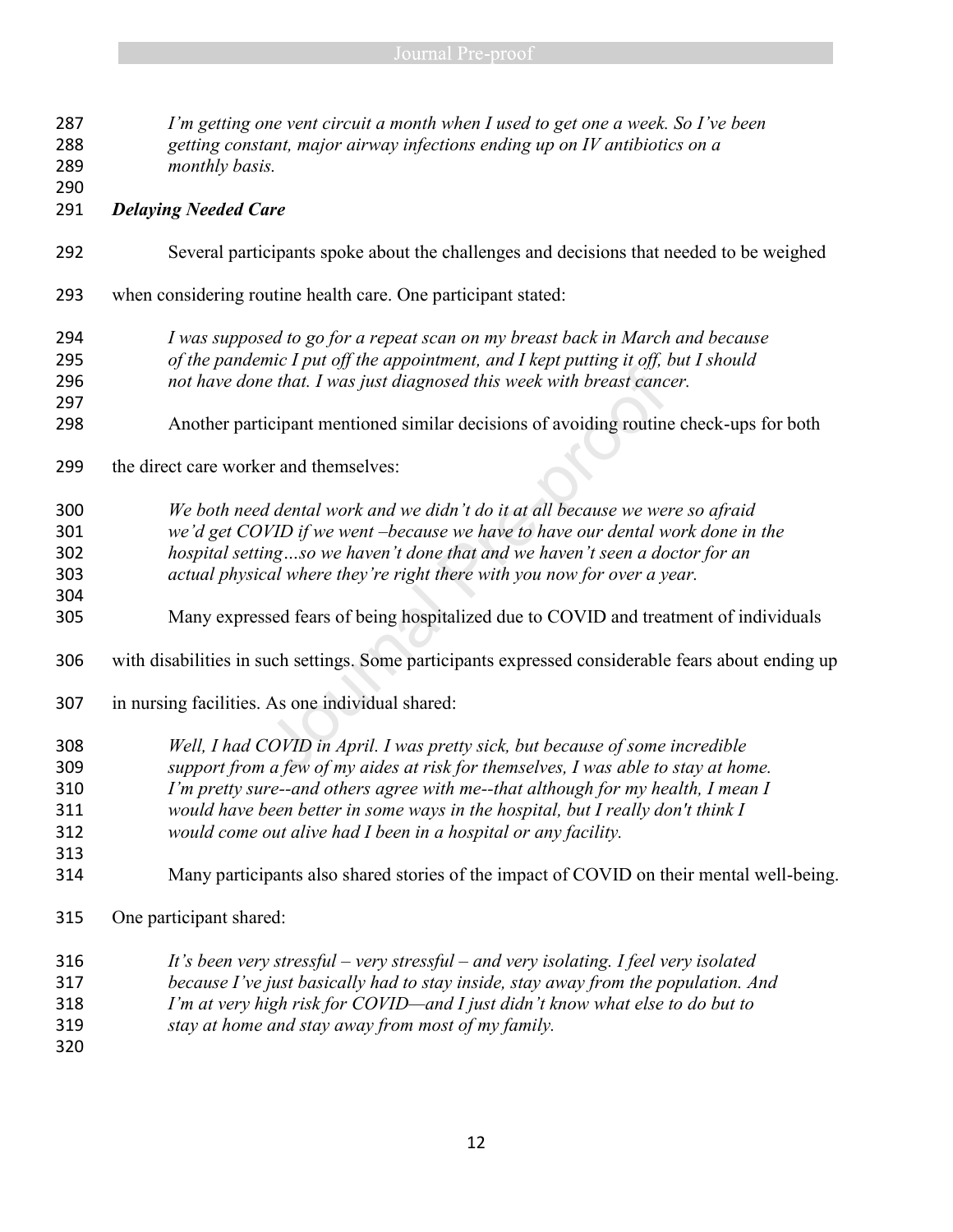| 321                                           | For some participants, the direct care worker they hired helped to strategize ways to                                                                                                                                                                                                                                                                                                                                                                                                                                                                                               |
|-----------------------------------------------|-------------------------------------------------------------------------------------------------------------------------------------------------------------------------------------------------------------------------------------------------------------------------------------------------------------------------------------------------------------------------------------------------------------------------------------------------------------------------------------------------------------------------------------------------------------------------------------|
| 322                                           | support mental health and well-being,                                                                                                                                                                                                                                                                                                                                                                                                                                                                                                                                               |
| 323<br>324<br>325<br>326<br>327<br>328<br>329 | So, the pandemic kind of made us housebound for a while and very, very boring<br>and just depressing at times. But my worker, we found ways around it, just the two<br>of usBut we had to be very selective on where we went, and that really bothered<br>me because we used to be able to jump in the vehicleBut the pandemic slowed<br>that down for a while, my depression set in really bad, not being able to do a lot.<br>But like I said, my worker found ways to help deal with that part and keep me<br>going, and we found new ways to venture out without venturing out. |
| 330                                           |                                                                                                                                                                                                                                                                                                                                                                                                                                                                                                                                                                                     |
| 331<br>332                                    | <b>Use of Technology and Telehealth</b>                                                                                                                                                                                                                                                                                                                                                                                                                                                                                                                                             |
| 333                                           | Notably, telehealth access and the increased access to virtual ways of connection was a                                                                                                                                                                                                                                                                                                                                                                                                                                                                                             |
| 334                                           | welcomed change for many participants. As one individual stated:                                                                                                                                                                                                                                                                                                                                                                                                                                                                                                                    |
| 335<br>336<br>337<br>338                      | I've been really grateful for telehealth mental health services. You know, I see my<br>therapist once a week over Zoom and that's really kept me together. I think I<br>would've fallen apart a while ago if I didn't have her and if I didn't have the<br>ability to have that face-to-face contact.                                                                                                                                                                                                                                                                               |
| 339<br>340                                    | Some individuals noted the benefits of telehealth for individuals with disabilities and                                                                                                                                                                                                                                                                                                                                                                                                                                                                                             |
| 341                                           | hoped it would continue to be available following the pandemic.                                                                                                                                                                                                                                                                                                                                                                                                                                                                                                                     |
| 342<br>343<br>344<br>345<br>346               | I have telehealth appointments with the doctors and I do therapy that way; and in<br>all honesty, that is the best way for my, period. Because, for me, traveling is very<br>difficult; I have a lot of health issues that make it really hard to get in and out of<br>the van and wait out in the cold and whatever the elements are.                                                                                                                                                                                                                                              |
| 347                                           | Many participants raised the ways technology added to their social connectedness while                                                                                                                                                                                                                                                                                                                                                                                                                                                                                              |
| 348                                           | still being able to conduct daily-living activities such as running errands,                                                                                                                                                                                                                                                                                                                                                                                                                                                                                                        |
| 349<br>350<br>351<br>352<br>353               | I'm a very social person. And staying home has been really hard, you know. I can<br>order what I need and what I want off of Amazon but it's not the same as like<br>going to Target, you know, and being able to peruse the aisles."<br>Beyond the ease of accessing medical care, the increased use of online communication to                                                                                                                                                                                                                                                    |
| 354                                           | foster social networks was an additional experience that participants commented on:                                                                                                                                                                                                                                                                                                                                                                                                                                                                                                 |
| 355<br>356                                    | I'm a member of a church and so everything went online. Everybody's Zooming<br>and things. So now I can tune into the coffee hour and different things like that                                                                                                                                                                                                                                                                                                                                                                                                                    |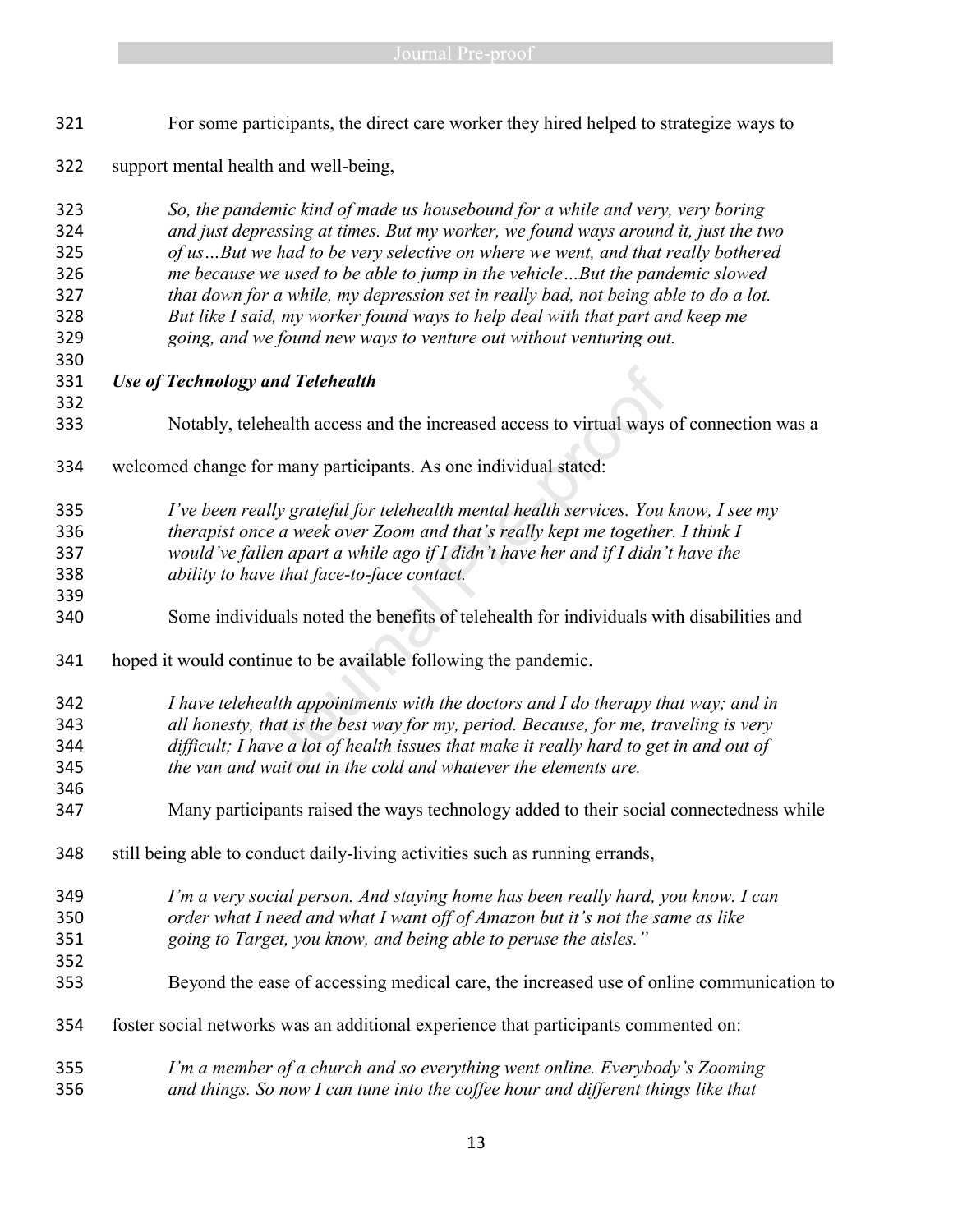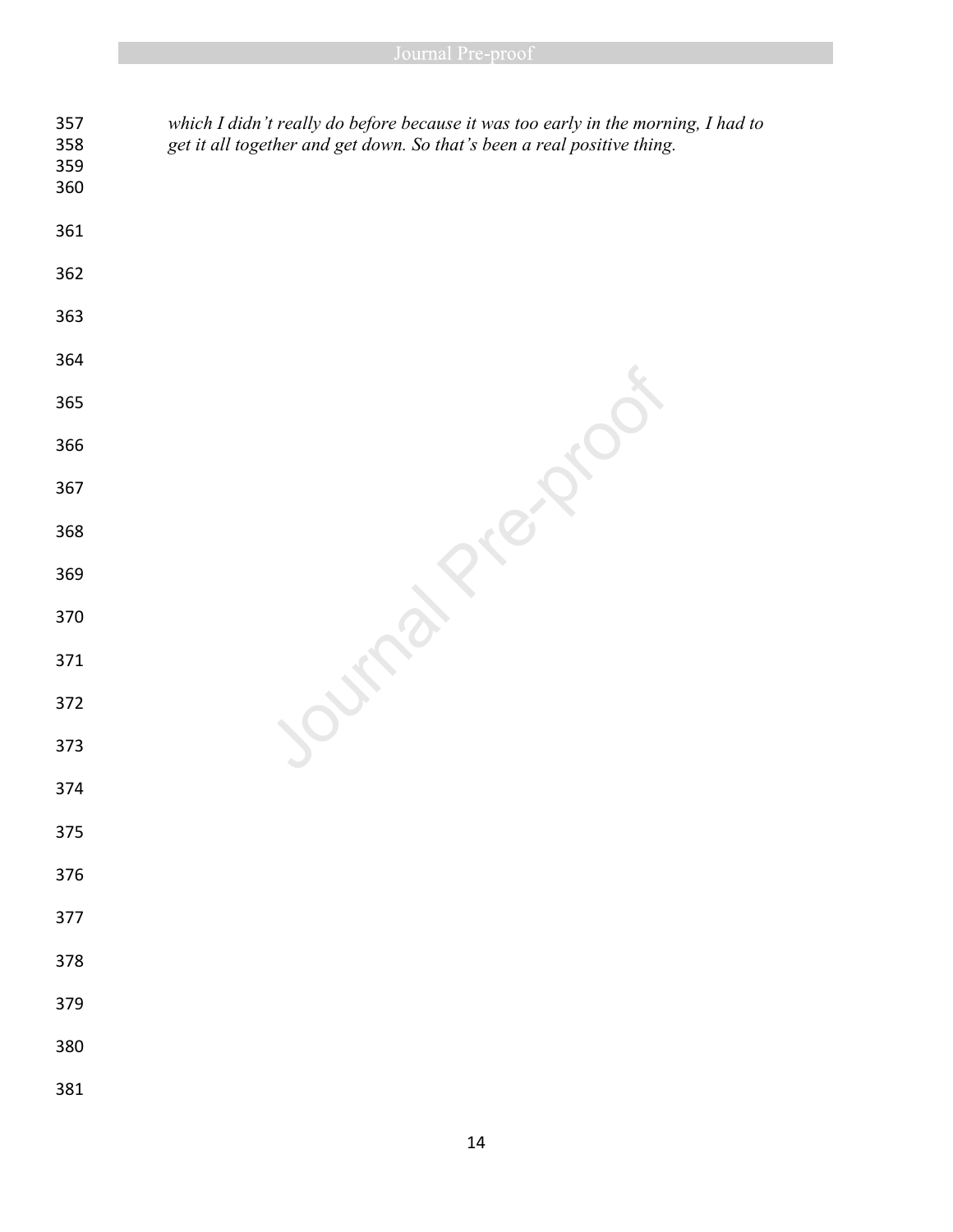| ۰,      |             |  |
|---------|-------------|--|
|         |             |  |
| I<br>۰. | ×<br>I<br>٩ |  |

#### **Discussion**

 This study was among the first to examine the experiences of individuals self-directing their HCBS during COVID-19. The inherent flexibility of the model provided many benefits. While some individuals experienced gaps in services and difficulty finding workers during COVID-19, for most, the ability to hire, particularly close friends and family members, seemed to assist individuals in maintaining supports during COVID-19. The use of family members seemed to be particularly prevalent among individuals from racial and ethnic minority backgrounds in our sample. Previous research has suggested greater interest in self-direction among some racial and 390 ethnic minority groups;<sup>20</sup> there may be opportunities for self-direction to support health equity 391 through the provision of culturally competent supports<sup>21</sup>. Control over hiring and managing workers also allowed individuals to adopt person-centered strategies to manage safety for themselves and workers and individualized decisions to limit potential exposure to COVID-19. Findings also highlight barriers which could help inform planning for future public health emergencies. Most individuals faced significant challenges in accessing to PPE, COVID-19 testing and vaccination, and other resources. Many felt they did not receive adequate resources and supports from the public health and formal service system. Individuals self-directing their services and supports may have fewer ties to formal agencies. Some individuals are in agency with choice models, where an agency is the primary employer and the individual is the managing employer. One strategy some states took during the COVID pandemic was distributing information and resources such as PPE through fiscal management services (FMS) agencies. While these entities primarily provide payroll assistance and accounting, they could serve as a key point of contact in reaching individuals and workers during emergencies. Some states expanded budget authorities and flexibilities to allow individuals to purchase PPE, additional It among individuals from racial and ethnic minority basearch has suggested greater interest in self-direction as<br>pps;<sup>20</sup> there may be opportunities for self-direction to sum of culturally competent supports<sup>21</sup>. Control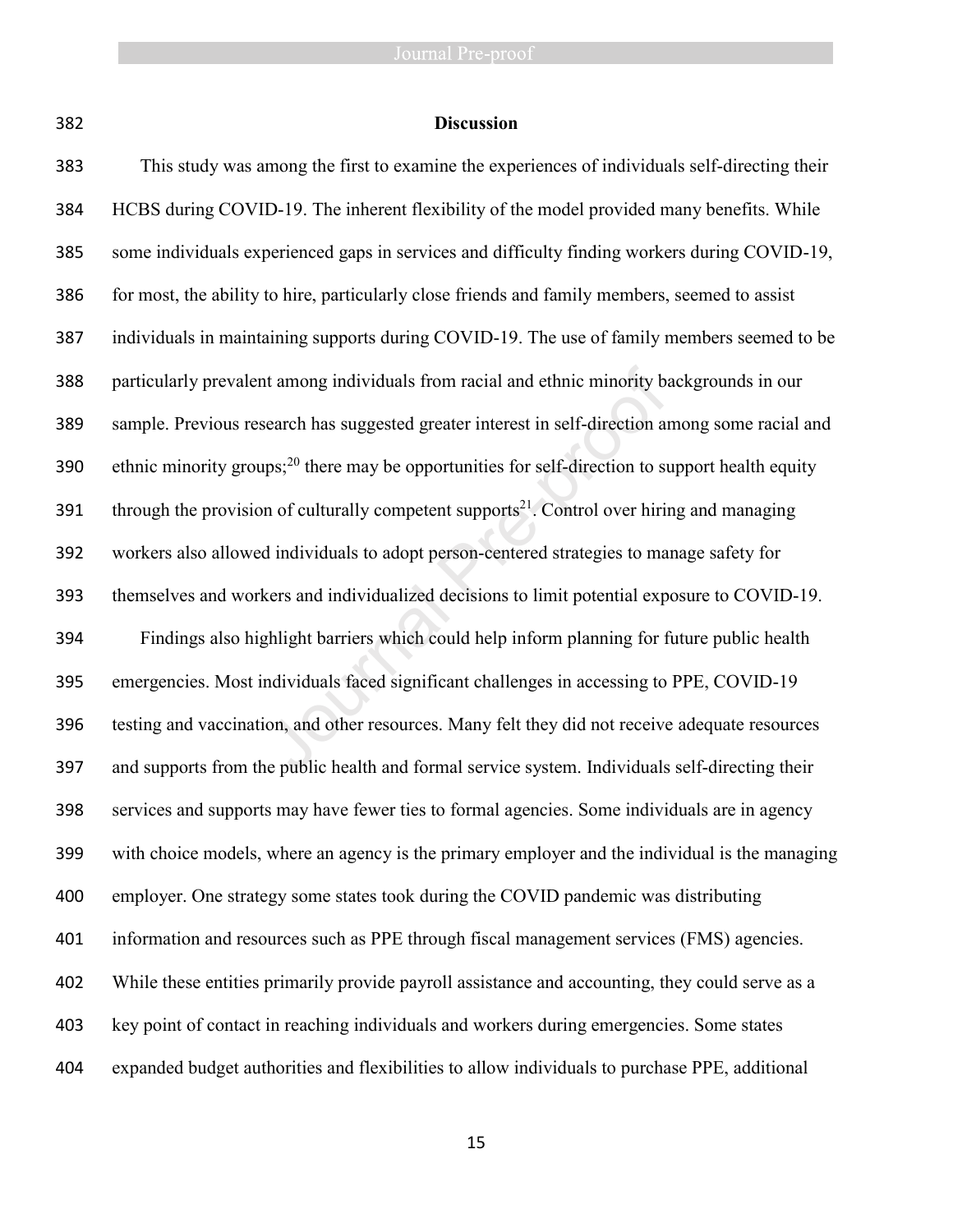405 supplies and equipment, such as computers and other technology, to meet changing needs.<sup>22</sup> While some individuals did not feel safe allowing new staff into their homes, emergency back up 407 plans and systems are also critical for planning for unexpected gaps in staff and workers.<sup>23</sup> This study also has limitations which are important to note. Our recruitment approach, initially through local disability organization and later through national outreach, resulted in overrepresentation of participants from some states, particularly Massachusetts. Approximately one third of the participants in the sample were age 60 or older, while the majority of self- direction programs serve adults age 65 and older. Thus, while this research explores the experience of a diverse group of adults who self-direct their Medicaid-funded HCBS, it is not 414 representative of the population of adults in self-directed Medicaid-funded HCBS programs.<sup>24</sup> A second limitation pertains to our ability to assess whether participants were recruited from budget or employer authority self-direction programs. While the interview guide included related probes (i.e., "Do you recruit, hire, train and supervise your workers? Do you have a budget and decide how to spend the money on services and supports?"), participants' responses did not explicitly indicate specific program types. Responses to the question about budget authority were unclear, perhaps due to unfamiliarity with this model or the way the question was asked. Based on the information we obtained and additional follow up with participants we were able to determine that at least 23 of the participants (64%) were in employer authority models. Individuals within budget authority models have authority to set wages of individuals. In some states, they may also have the ability to purchase items, equipment, and supports to meet their needs. However, participants in our study primarily focused on their experiences hiring and manage staff and did not share experiences using budget authority for purchasing additional items and supports. Additional research is needed to understand how states and individuals in icipants in the sample were age 60 or older, while the refree adults age 65 and older. Thus, while this research<br>rse group of adults who self-direct their Medicaid-func<br>population of adults in self-directed Medicaid-funded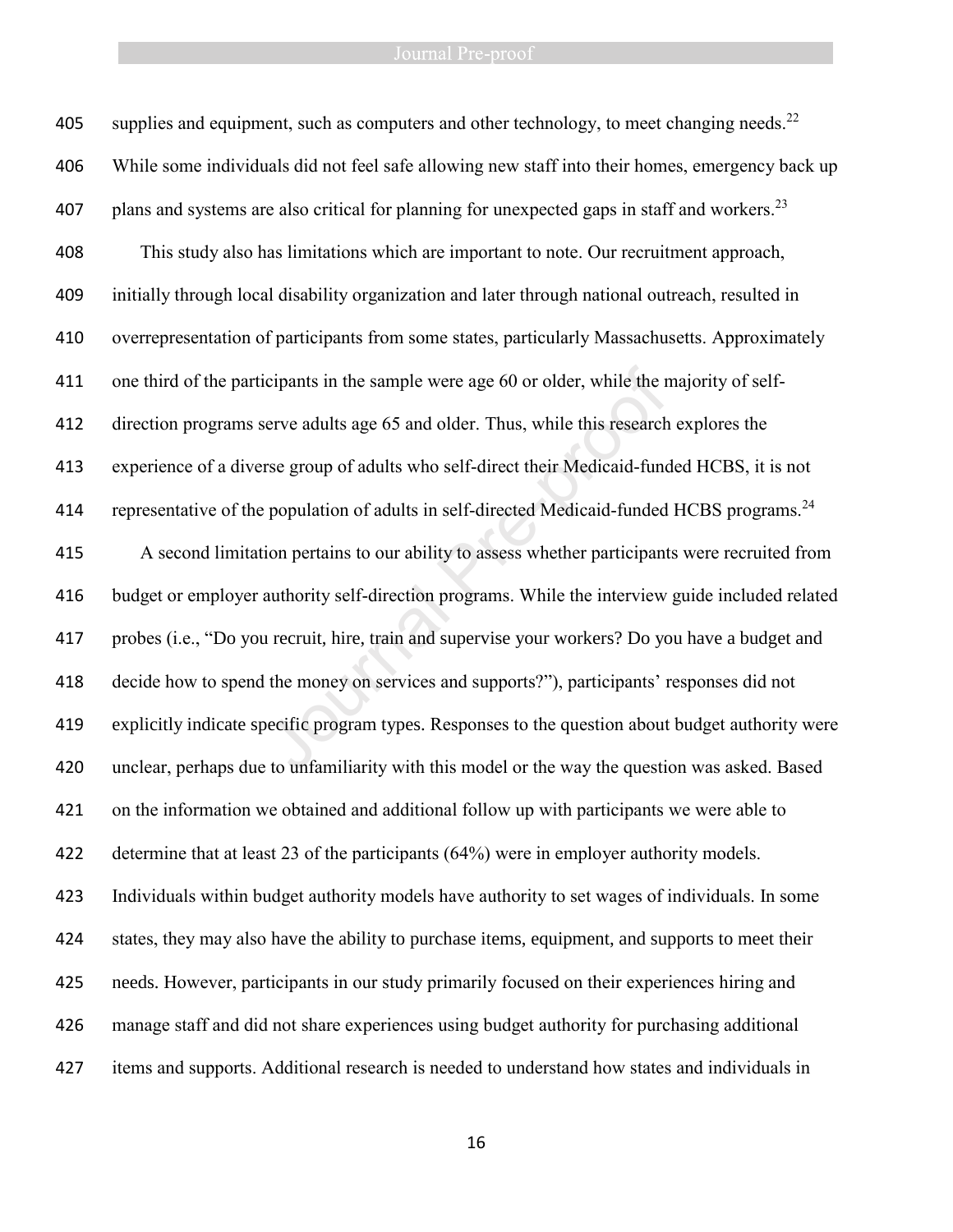self-directed programs with budget authority may have used this model during the pandemic to maintain workers or purchase items such as PPE.

 Additionally, data were collected prior to the vaccine rollout, and also during the initial phases of the rollout. Thus future research is needed in order to investigate how experiences were impacted by worker and consumer eligibility for vaccines. Finally, while we did ask about if and how services and supports changed during the pandemic, most participants discussed workers and related safety issues. We do not know if participants enrolled in self-directed programs prior to or during the pandemic. It will be important for future research to investigate how changes in program enrollments and policies persist in the post-COVID context. Despite these limitations, this study provides critical information about the experiences of adults with disabilities during the COVID-19 pandemic. workers and related safety issues. We do not know if participants enrolled<br>
435 programs prior to or during the pandemic. It will be important for future re<br>
436 how changes in program enrollments and policies persist in t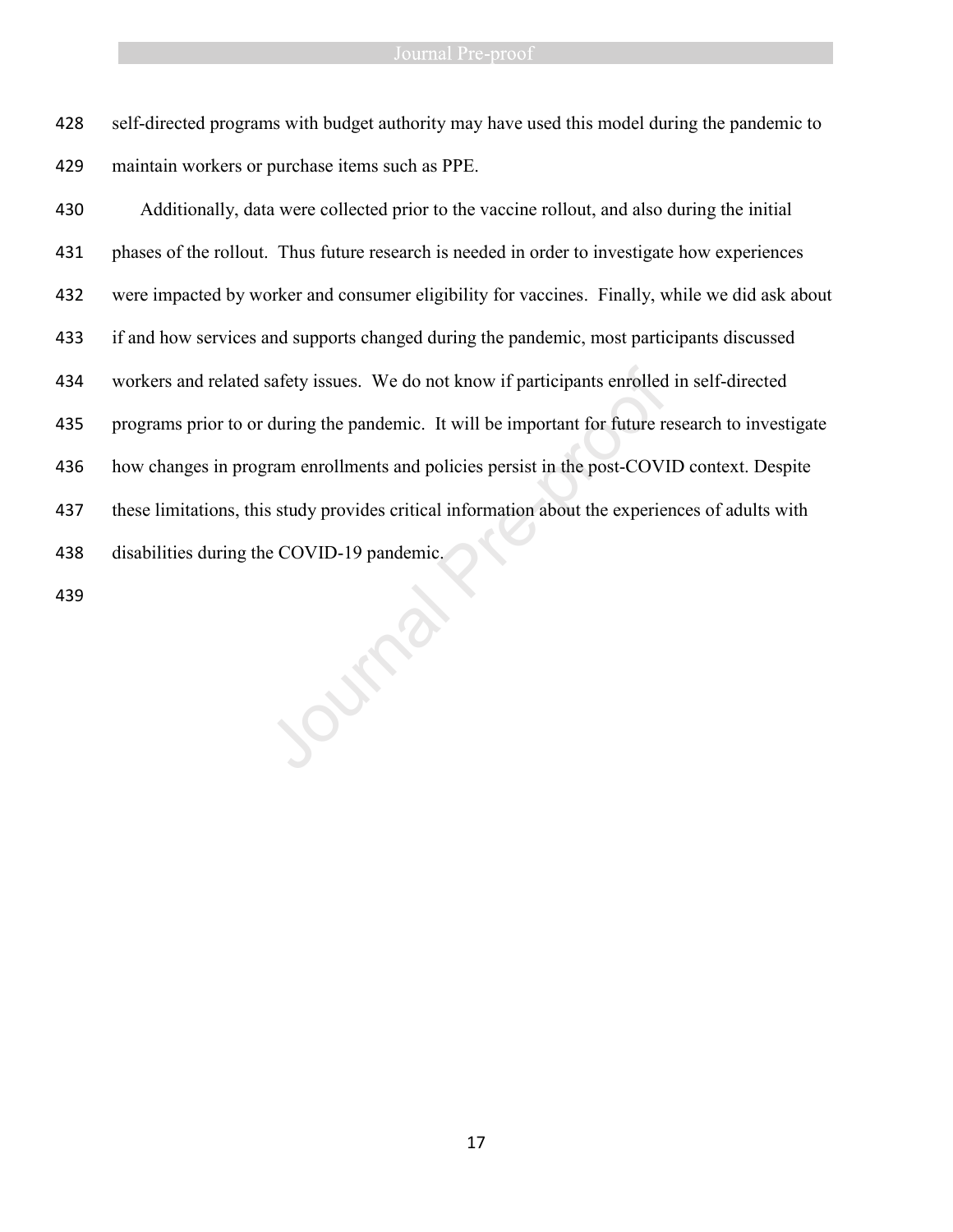| M<br>۰. |  |  |  |
|---------|--|--|--|
|---------|--|--|--|

# **Conclusion**

| 441 | Most expansions of self-direction and additional flexibilities to hire family members made            |
|-----|-------------------------------------------------------------------------------------------------------|
| 442 | during COVID-19 are temporary and tied to the end of the public health emergency. As states           |
| 443 | plan beyond COVID-19, policymakers should consider long-term changes in HCBS programs.                |
| 444 | Moreover, Congress provided \$12.7 billion in enhanced federal funding for HCBS through the           |
| 445 | American Rescue Plan enacted in January 2021 and the Biden Administration has proposed                |
| 446 | providing significant federal investment in HCBS. <sup>25</sup> These investments provide significant |
| 447 | opportunities for states to improve access to self-directed HCBS and infrastructure to support        |
| 448 | self-direction.                                                                                       |
| 449 | While not directly tied to self-direction, findings from this study highlight many barriers in        |
| 450 | maintaining health and well-being during COVID-19. For example, individuals indicated barriers        |
| 451 | to meeting basic needs such as food security, delaying needed care, stresses and impacts on           |
| 452 | mental health. In some cases, access to telehealth and technology facilitated access for              |
| 453 | participants. However, an important limitation of our study was that our methods limited              |
| 454 | participation to individuals who had access to technology and were also more likely connected to      |
| 455 | advocacy organizations. Data collection also occurred prior to the full roll out of the vaccine.      |
| 456 | Continued research is needed to more fully understand the broad-based and ongoing impacts of          |
| 457 | COVID-19 on the health and well-being of individuals with disabilities.                               |
|     |                                                                                                       |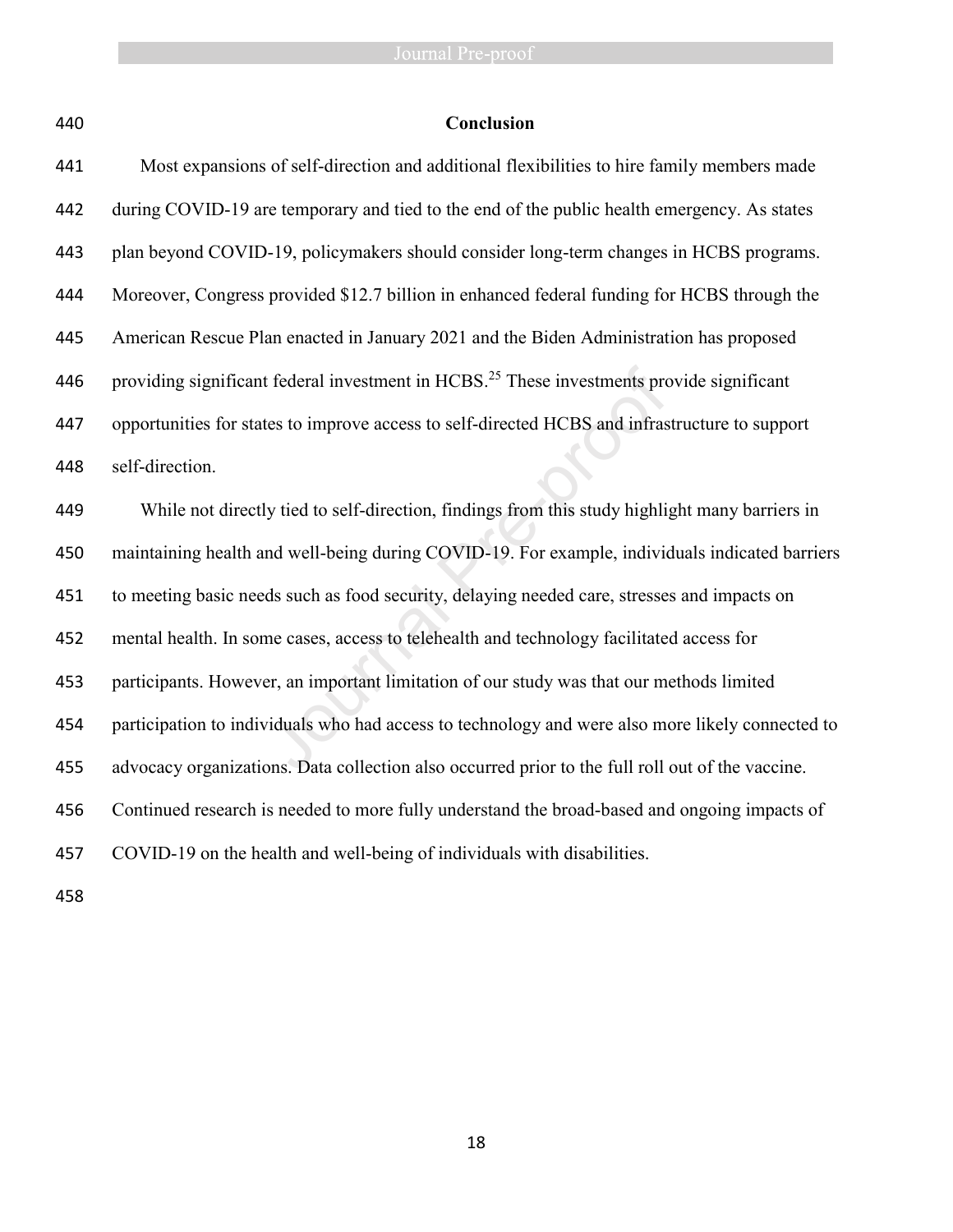| 459 |    | <b>REFERENCES</b>                                                                              |
|-----|----|------------------------------------------------------------------------------------------------|
| 460 |    |                                                                                                |
| 461 | 1. | Kaye, H.S., Harrington, C., & LaPlante, M.P. (2010). Long-term care: who gets it, who          |
| 462 |    | provides it, who pays, and how much? Health Affairs (Project Hope), $29(1)$ , $11-21$ .        |
| 463 |    | 2. O'Shaughnessy, C. V. (2014). The Basics: National Spending for Long-Term Services and       |
| 464 |    | Supports (LTSS), 2012. Washington, DC: The George Washington University.                       |
| 465 | 3. | Harrell, R., Lynott, J., Guzman, S., & Lampkin, C. (2014). What is Livable? Community          |
| 466 |    | Preferences of Older Adults. Washington, DC: AARP.                                             |
| 467 |    | 4. Olmstead v. L.C. ex rel. Zimring, 527 U.S. 581, 597 (1999)                                  |
| 468 |    | 5. Murray, C., Tourtellotte, A., Lipson, D. Wysocki, A. (January, 2020). Medicaid Long Term    |
| 469 |    | Services and Supports Annual Expenditures Report: Federal Fiscal Years 2017 and 2018.          |
| 470 |    | Chicago, IL: Mathematica, Prepared for Centers for Medicare and Medicaid.                      |
| 471 | 6. | Medicaid and CHIP Payment and Access Commission (December, 2020). MACStats:                    |
| 472 |    | Medicaid and CHIP Data Book. Washington, DC.                                                   |
| 473 |    | 7. Drum, C.E., Oberg, A., Cooper, K., & Carlin, R. (2020). COVID-19 & Adults with              |
| 474 |    | Disabilities: Health and Health Care Access Online Survey Summary Report. Rockville,           |
| 475 |    | MD: American Association on Health and Disability. Available at: https://www.aahd.us/wp-       |
| 476 |    | content/uploads/2020/08/COVID-19_Summary_Report.pdf                                            |
| 477 | 8. | Kaye, H.S. (January, 2021). Elevated COVID-19 Mortality Risk Among Recipients of Home          |
| 478 |    | and Community-Based Services: A case for prioritizing vaccination for this population.         |
| 479 |    | Berkeley, CA: Disability Rights Education & Defense Fund. Available at:                        |
| 480 |    | https://heller.brandeis.edu/community-living-policy/docs/vaccination-priority-for-hcbs-        |
| 481 |    | recipients- $02-11-2021-1$ .pdf                                                                |
| 482 | 9. | Turk, M.A., Landes, S.D., Formica, M.K., & Goss, K.D. (2020). Intellectual and                 |
| 483 |    | developmental disability and COVID-19 case-fatality trends: TriNetX analysis. Disability       |
| 484 |    | and Health Journal, 13(3).                                                                     |
| 485 |    | 10. Landes, S.D., Turk, M.A., Formicac, M.K., McDonald, K.E., & Stevens, J.D. (2020).          |
| 486 |    | COVID-19 outcomes among people with intellectual and developmental disability living in        |
| 487 |    | residential group homes in New York State. Disability and Health Journal, 13(4), 1-5. doi:     |
| 488 |    | 10.1016/j.dhjo.2020.100969                                                                     |
| 489 |    | 11. Landes, S.D., Turk, M.A., Ervin, D.A. (2021). COVID-19 case fatality disparities among     |
| 490 |    | people with intellectual and developmental disabilities: Evidence from 12 US jurisdictions.    |
| 491 |    | Disability and Health Journal, 14(4), 1-6. doi: 10.1016/j.dhjo.2021.101116                     |
| 492 |    | 12. Carlson, B.L., Foster, L., Dale, S., & Brown, R. (2007). Effects of Cash and Counseling on |
| 493 |    | personal care and well-being. Health Services Research. 42, 467–487                            |
| 494 |    | 13. Foster, L., Dale, S.B., & Brown, S.B. (2007). How caregivers and workers fared in Cash and |
| 495 |    | Counseling. Health Services Research, 42, 510–532.                                             |
| 496 |    | 14. Edwards-Orr, M., Morris, M., DeLuca, C., Ujvari, K., & Sciega, M. (September, 2020).       |
| 497 |    | National Inventory of Self-Directed Long-Term Services and Supports Programs.                  |
| 498 |    | Washington, DC: AARP Public Policy Institute.                                                  |
| 499 |    | Available at:                                                                                  |
| 500 |    | https://www.appliedselfdirection.com/sites/default/files/SD%20LTSS%20National%20Inven          |
| 501 |    | tory%20Report%202019.pdf                                                                       |
| 502 |    | 15. Applied Self Direction (2020). Appendix K Tracker. Boston, MA: Applied Self-Direction.     |

Available at: [https://www.appliedselfdirection.com/resources/appendix-k-tracker.](https://www.appliedselfdirection.com/resources/appendix-k-tracker)